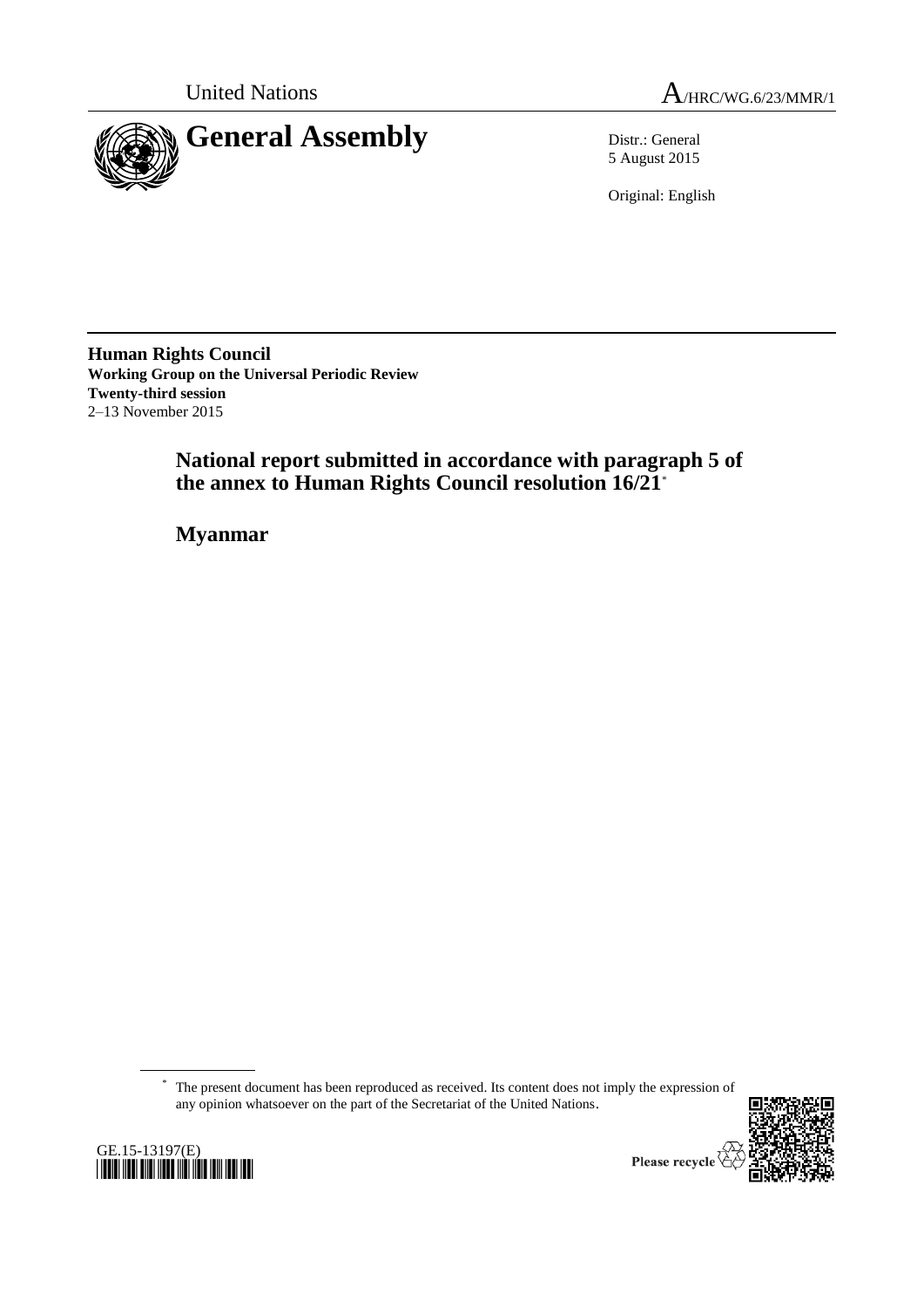# **I. Introduction**

1. During the First Cycle of UPR, the promotion and protection of human rights in Myanmar was reviewed on 27 January 2011 at the meeting of the Working Group on UPR.

2. The Constitutional Government assumed the State responsibility in Myanmar in March 2011, and a series of positive political developments followed. The reform process undertaken by the Government has largely contributed to further promotion and protection of human rights in the country. At the First Cycle of UPR, Myanmar received 190 recommendations and has implemented not only the accepted recommendations but also other recommendations along with her political developments. This report reflects the state of current political, social and economic situation in Myanmar.

# **II. Methodology and consultation process**

3. This report was prepared in accordance with the Human Rights Council's resolution A/HRC/RES/16/21 dated 12 April 2011.

4. The Report Drafting Steering Committee was formed with the Union Minister for Home Affairs as Chairman, the Union Minister for Foreign Affairs and the Attorney General of the Union as Vice-Chairmen and representatives from various departments as members. The Report Drafting Working Committee headed by the Attorney General of the Union was also established and consisted of representatives from various departments. To facilitate the work of the Working Committee, a drafting committee and a committee on relations with organizations were also set up.

5. During the drafting process, suggestions given by the Myanmar National Human Rights Commission (MNHRC) on its independent basis, were taken into account. Consultations with the United Nations agencies and civil societies in Myanmar were also organized for their opinions and suggestions.

6. A number of workshops relating to raising UPR awareness and the recommendations were organized. A workshop was held in June 2013 jointly organized by the MNHRC and the Regional Office of the High Commissioner for Human Rights in Bangkok. A UPR related training workshop was held in November 2014 jointly organized by the MNHRC and Raoul Wallenberg Institute of Human Rights and Humanitarian Law (Sweden). A workshop on exchange of experience of UPR process was also organized with the Attorney General Office of Australia in January 2015. Officials and representatives from departments concerned and civil society organizations participated in these workshops and trainings. It effectively contributed to the Myanmar's second cycle UPR process.

# **III. Developments since the first cycle of Universal Periodic Review**

#### **A. Democratization process**

7. In the 2008 Constitution, legislative, executive and judicial powers are separated and shared among the Union, Regions, States and Self-Administered Areas of the country observing the principles of democracy and check and balance. Since the democratic government led by President U Thein Sein took office, Myanmar has been undertaking step by step reform processes towards a democratic state. The international community has acknowledged and supported such democratic reforms, and some countries have lifted or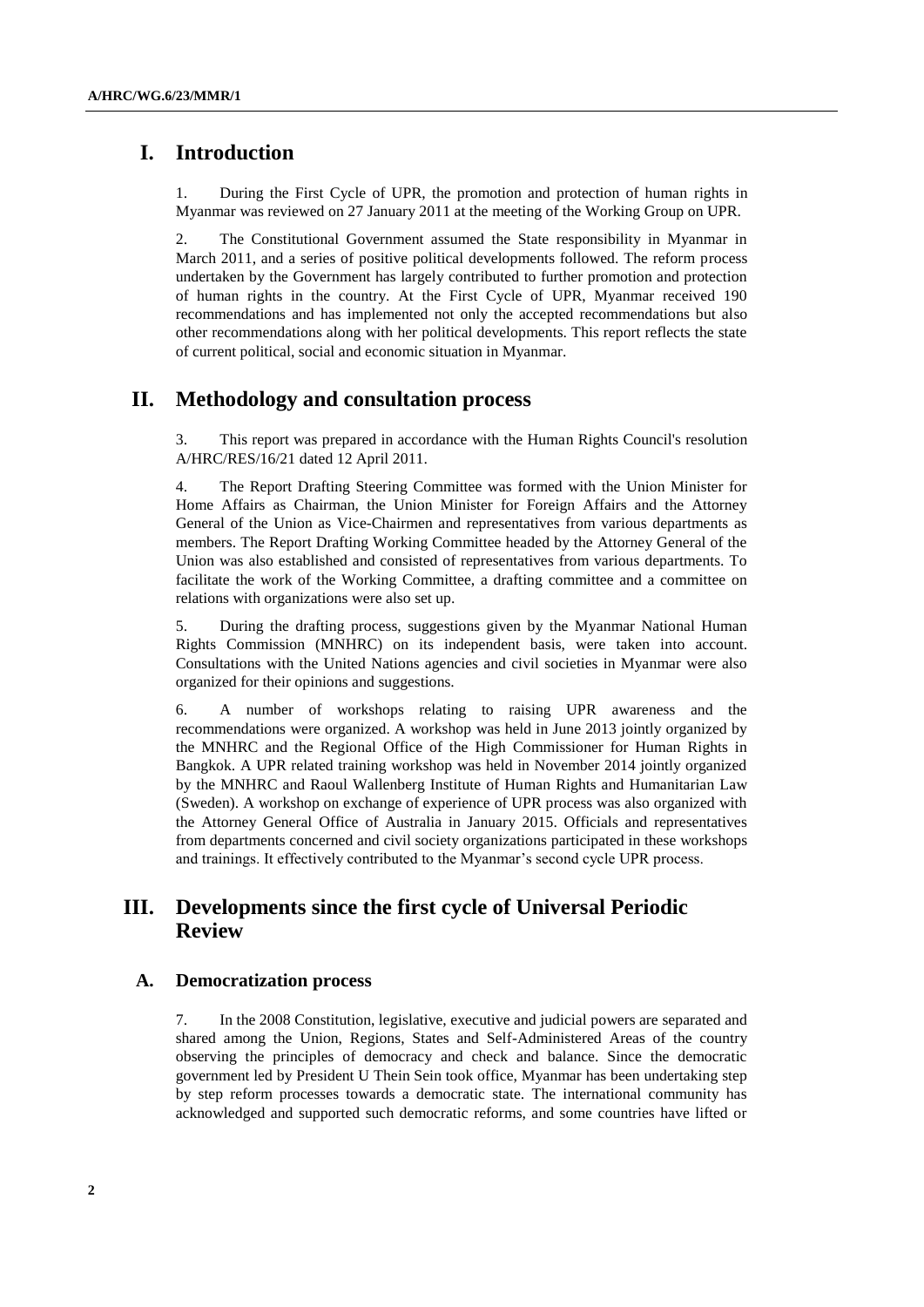relaxed the economic sanctions imposed on Myanmar. Chapter 8 of the Constitution guarantees fundamental rights of citizens in line with international human rights standards. Section 377 allows citizens to apply to the Supreme Court of the Union in line with the Law Relating to the Application of Writs, 2014. In accordance with Sections 296 and 378 of the Constitution, Section 16 of the Union Judiciary Law, and Section 3 of the Law Relating to the Application of Writs, the Supreme Court of the Union has the power to issue the Writ of *Habeas Corpus*, the Writ of *Mandamus*, the Writ of Prohibition, the Writ of *Quo Warranto*, and the Writ of *Certiorari.*

### **B. Reform process – political, socio-economic and administrative reforms**

#### **1. Political reform**

8. As the first wave of reform, the state responsibility was entrusted with the democratically elected government. Myanmar nationals and ex-Myanmar living abroad for various reasons were invited to return and are now participating in the nation-building process. Furthermore, amnesties were granted on various occasions enabling prisoners to join others in nation-building tasks. To fill the vacant constituencies by-elections were held in April 2012. Those who won in the by-elections have become members of the Parliaments.

9. As the second wave, the political, socio-economic, administrative and private sector reforms have been implemented. The third wave reform is to accelerate momentum of the reforms in the said sectors and to further fulfill socio-economic needs of the people with participation of all ministries.

10. A Reform Steering Committee led by the President was formed on 9 August 2013 to expedite the reform process. The Vice-Presidents and Union Ministers at the Office of President are also members of the Committee.

11. During the tenure of the Government, ceasefire agreements were reached with 14 ethnic armed groups. It is unprecedented for a transitional democratic state like Myanmar to reach such a number of agreements in a short span.

#### **2. Socio-economic reform**

12. The second wave reform focused on the socio-economic development and poverty alleviation to halve by 2015.

13. Laws on economy, which were not in line with the current situation, were amended or repealed. New laws were also promulgated. To attract more foreign direct investment, the Union of Myanmar Foreign Investment Law, 1988 was substituted with the new Foreign Investment Law, 2012. Likewise, investor-friendly Myanmar Citizens Investment Law, 2013 was promulgated substituting Myanmar Citizens Investment Law, 1994. Similarly, the Special Economic Zone Law, 2014 was promulgated.

14. Measures have been taken for implementing priorities of the current Five-Year Plan and for realization of ASEAN Economic Community by 2015, the Millennium Development Goals (MDGs) and other Human Resource Development Goals, graduating from the Least Developed Countries status, developing towards intellectual based economy and reaching the same level with other developing countries by 2020 within the Framework for Economic and Social Reform.

15. The Government has a target of attaining annual economic growth of 7.7 %, alleviating poverty, and proportionate development of service sector.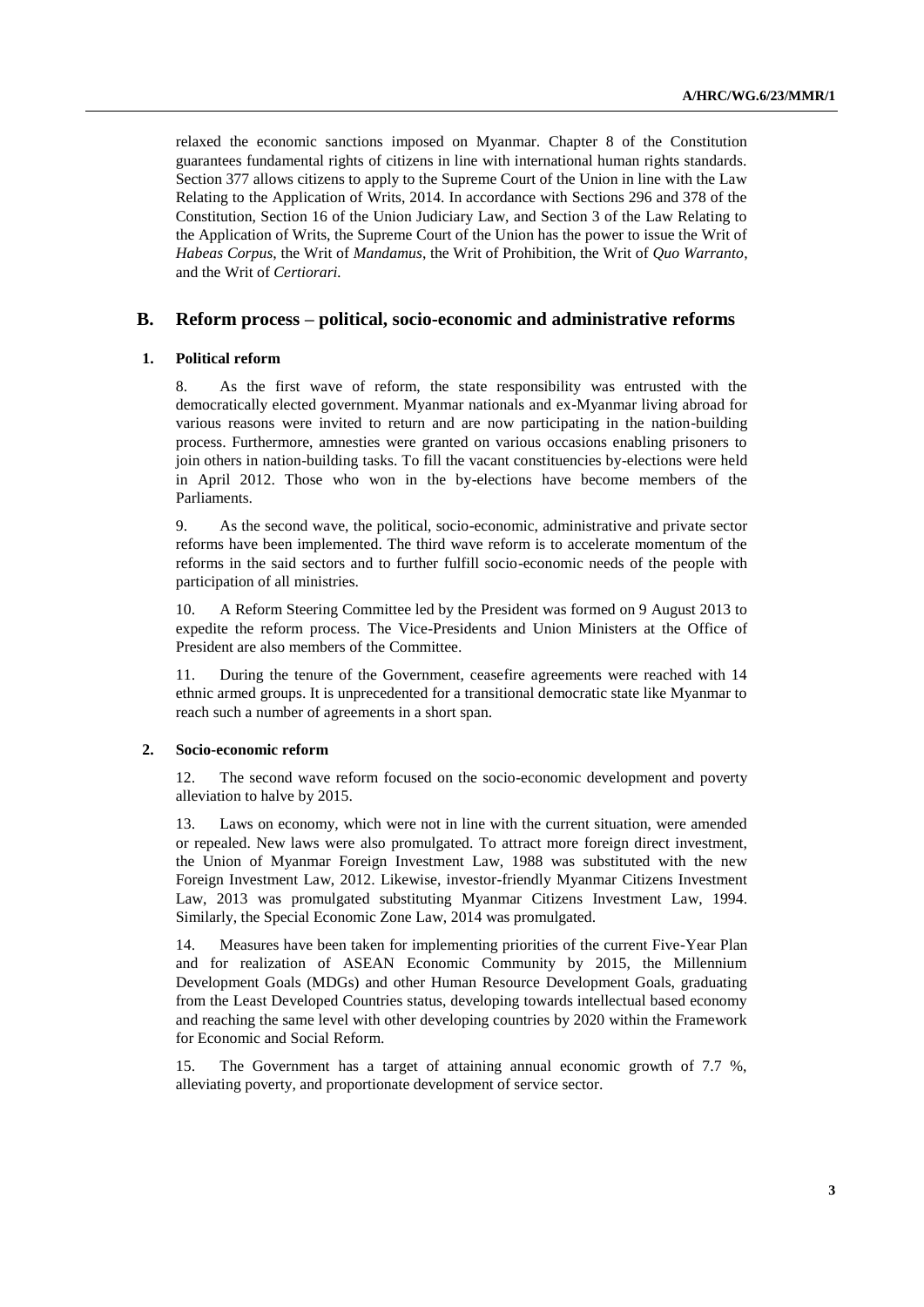#### **3. Administrative reform**

16. In accordance with Section 17 (a) and Section 199 of the Constitution, executive power of the Union is shared among Union, Regions and States and Self-Administered Areas. As such, the executive power is exercised by the Union government which is composed of the President, Vice-Presidents, Union Ministers and Attorney General of the Union whereas the Region/State Government is headed by a Chief Minister. Self-Administered Area is led by its chairperson.

17. Administrative reform was prioritized in the reform process pursuant to Nay Pyi Taw Accord adopted at the Myanmar Development Cooperation Forum held in January 2013.

18. To accelerate momentum for the administrative reform, a 27-member Administration Reform Coordination Committee headed by a Union Minister at the Office of the President, Administrative Reform Process Working Group and Secretariat were established on 1 May 2014.

19. The Administrative Reform Coordination Committee ensures good governance and clean government as well as public service-oriented administration in fulfilling social and economic needs of the people. In addition, it places great emphasis on developing a competency framework for civil servants, decentralization, cutting red-tape and implementing the administrative reform policies. The Committee has collaborated with relevant ministries to carry out 142 recommendations suggested by Region and State governments on administrative reform in which 78 are to be implemented without delay for gaining quick wins, 55 are to be undertaken pursuant to existing laws, and 9 are to be made adaptable to current situation. The Administrative Reform Coordination Committee held meetings in February and April 2015 to develop a Framework for Administrative Reform looking forward to long-lasting reform process. Representatives from the Union level and Region and State level participated in the meetings. Accordingly, the national consultative workshop on developing a Framework for Administrative Reform was held in May 2015 and it is now in the process of adoption.

20. Myanmar has been implementing UNDP's Effective Local Governance for Sustainable Inclusive Community Development and Democratic Governance and Development Effectiveness under the Country Programme Action Plan- CPAP (2013– 2015) in collaboration with international organizations.

21. In doing so, the first ever national workshop on Good Local Governance was organized in August 2013 and then the Local Governance Mapping process was carried out in 58 townships of 14 States and Regions in cooperation with UNDP. The outcome of the process was implemented through the second national workshop organized in February 2015. The findings were distributed to States and Regions by the General Administration Department.

22. The Ward and Village-Tract Administration Law, 2012 was promulgated and under the law administrators for Wards and Village-tracts were elected. The structure of departments and Police Force were reformed. The administrative reforms were conducted in cooperation with international organizations.

### **C. Government efforts on promotion and protection of human rights**

23. Since 2011, law review has been made. Till date, Myanmar has amended, repealed and enacted a total of 171 laws in accordance with the Constitution and international human rights conventions to which Myanmar is a state party.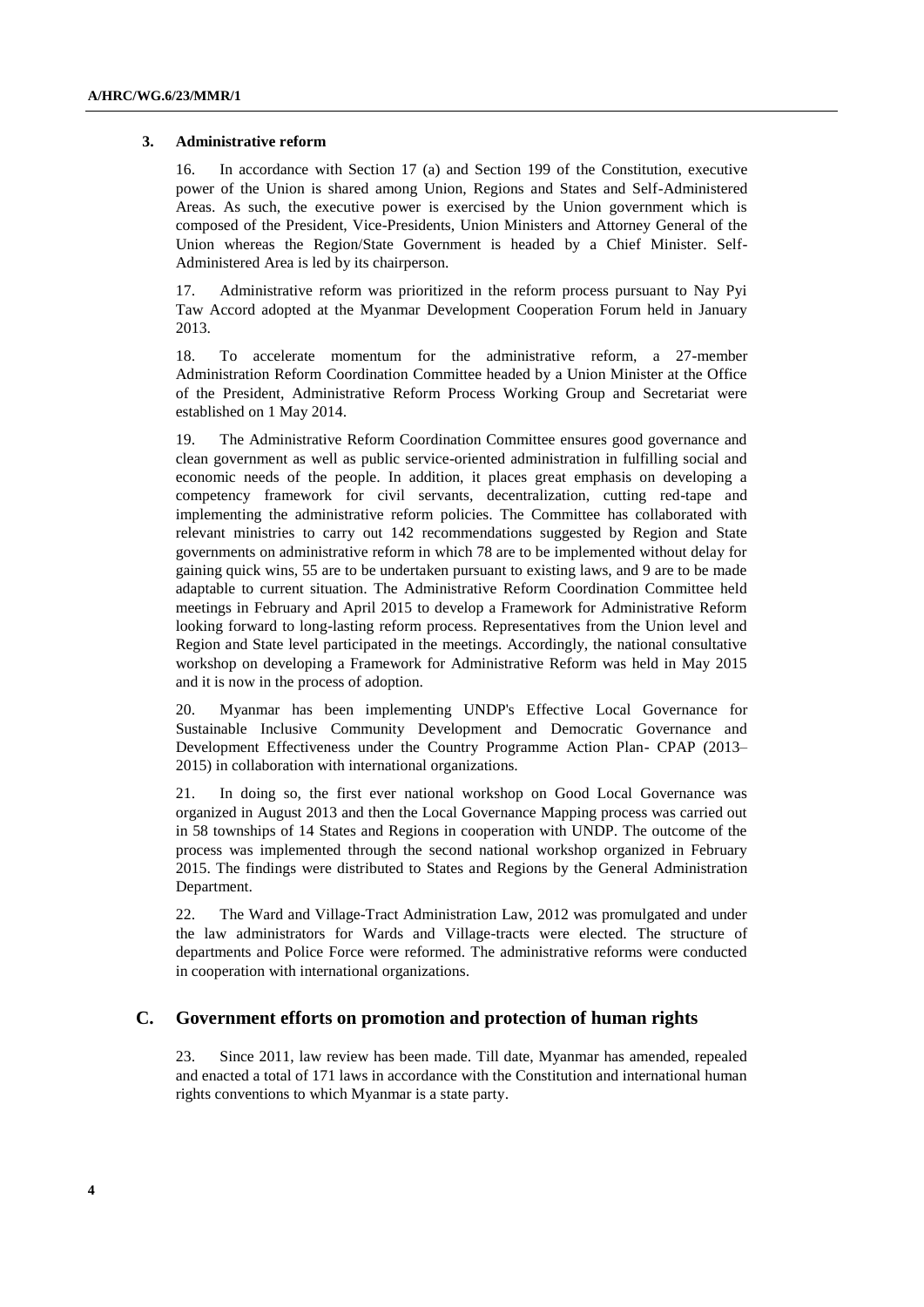24. As a member of the United Nations promoting and protecting human rights, Myanmar has been working to become a state party to the remaining core international human rights treaties. In addition, Myanmar has conducted rounds of human rights dialogues with Japan, the United States of America and the European Union for three years.

### **D. Establishment of the Myanmar National Human Rights Commission**

25. Myanmar formed an 18-member Human Rights Committee in 2000 with the Minister for Home Affairs as Chairman. In 2007, the committee was reconstituted with a 21-member body to enhance its function. Based on the positive political developments, the Myanmar National Human Rights Commission (MNHRC) was established by the Presidential Order in September 2011 comprising 15 members from different professions and various national races. In compliance with the Paris Principles, the enabling law–the Myanmar National Human Rights Commission Law–was enacted by the Pyidaungsu Hluttaw (Union Parliament) on 28 March 2014. The law aims to create a society where human rights are respected and protected in recognition of the Universal Declaration of Human Rights, among others. In accordance with the law, the MNHRC was reconstituted with 11 members on 24 September 2014 and it is now carrying out its mandates independently and effectively for the promotion and protection of human rights.

### **IV. Implementation of recommendations**

# **A. Ratification, accession and implementation of core international human rights conventions/treaties (Recommendations 104.1, 104.2, 104.3, 104.4, 104.6, 104.7, 104.8, 106.7, 106.11)**

26. Out of 9 core international human rights treaties, Myanmar acceded to the Convention on the Rights of the Child (CRC) on 15 July 1991 and the Convention on the Elimination of All Forms of Discrimination Against Women (CEDAW) on 22 July 1997.

27. To demonstrate Myanmar Government's efforts in the promotion and protection of human rights and on the implementation of the recommendations received during the First Cycle of UPR, Myanmar has become a state party to the Convention on the Persons with Disabilities on 7 December 2011 and the Optional Protocol to the Convention on the Rights of the Child on the sale of children, child prostitution and child pornography on 16 January 2012.

28. As a testimony to demonstrate its political will, Myanmar has been doing its utmost to become a state party to the International Covenant on Economic, Social and Cultural Rights (ICESCR). The Pyidaungsu Hluttaw has already approved in this regard. Myanmar will be a signatory to the International Covenant shortly.

29. At the same time, Myanmar is at the final stage to sign the Optional Protocol to the Convention on the Rights of the Child on the involvement of children in armed conflict.

30. In addition, Myanmar is studying to become a signatory to the remaining international human rights treaties including the Convention against Torture and Other Cruel, Inhumane or Degrading Treatment or Punishment (CAT). In this regard, Myanmar is cooperating with international partners.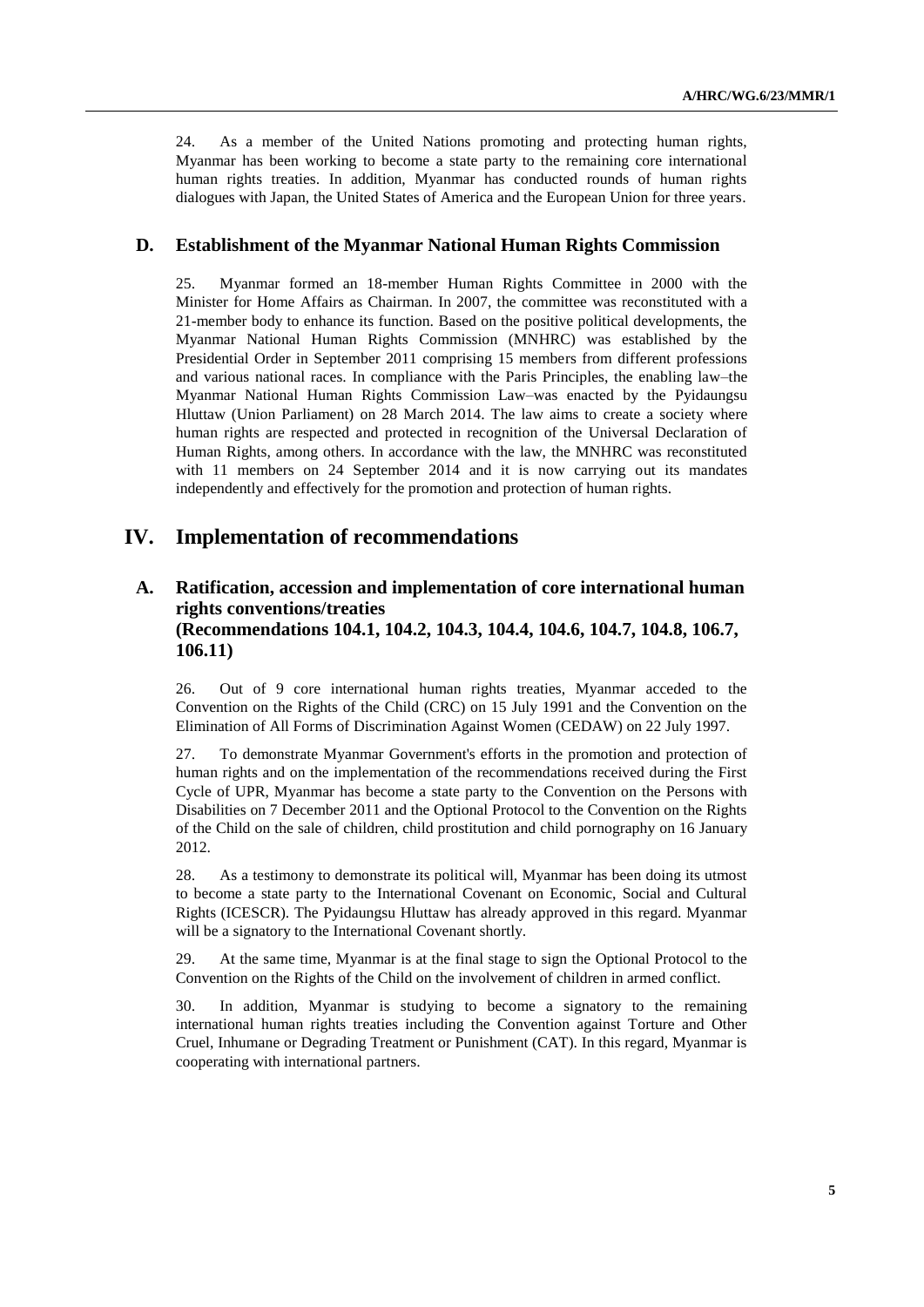# **B. Civil and political rights (Recommendations 104.10, 104.18, 104.19, 104.37, 104.55, 104.57, 105.7, 106.45, 107.65)**

#### **1. Reforms in justice sector**

31. For judicial independence and separation of powers in legislative, executive and judiciary sectors, Sections 300, 301, 309 and 310 of the Constitution require the Chief Justice of the Union or Judges of the Supreme Court of the Union and Judges of the High Court of the Region or State to be free from party politics and to have retired from civil service otherwise.

32. Practicing judicial independence is clearly stated in Section 19 of the Constitution and Section 7 of the Union Judiciary Law and Bangalore Principles of Judicial Conduct is applied as a model. In 2012, Supreme Court of the Union issued directives to all courts to practise fair, efficient and effective judicial functions. Workshops were also held to promote the system and best practice and experience on international norms and standards were exchanged.

33. To promote independent judicial system, the Supreme Court of the Union has been implementing a 3-year project since December 2014. The project aims at maintaining peace and rule of law, promoting a credible and reliable judicial system, access to due legal process, passing judgments without delay and promoting legitimacy of courts.

#### **2. Media reforms**

34. In his address to the First Session of the Pyidaungsu Hluttaw held on 30 March 2011, the President stated that outdated laws on news and periodicals will be revised in conformity with the Constitution.

35. In media reform, the press censorship was abolished in August 2012. Following the permission to private newspapers, 14 dailies and 250 journals have been in circulation since April 2013. The Press Censorship and Registration Board was dissolved in January 2013.The Printing and Publishing Enterprise Law and Rules were adopted in 2014. The Interim Myanmar Press Council was formed with 28 journalists in coordination with the Ministry of Information. The News Media Law was adopted in March 2014. To date, Dispute and Complaint Settlement Committee under the Myanmar Press Council received a total of 144 complaints, and 85 cases were settled. Nineteen foreign news agencies have opened their offices in Myanmar.

36. Training and workshops are conducted in cooperation with international organizations such as International Media Support (IMS), UNESCO, Canal France International (CFI), Deutsche Welle (DW AKADEMIE). Information on laws, procedures of civil and military courts and guidelines relating to the protection of journalists and media personnel is widely disseminated. The Interim Myanmar Press Council has held Myanmar Media Development Conference for 3 times from 2012 to 2015.

37. Draft Television Law is under discussion at Pyidaungsu Hluttaw. Myanmar Motion Picture Law is being amended in cooperation with Myanmar Motion Picture Association.

#### **3. Freedom of association and assembly**

38. The civil society organizations in Myanmar have been playing a significant role and contributing to the development of the community and the nation. Relevant officials from Union Ministries, representatives from States and Regions, Members of Parliament, representatives of NGOs, INGOs and CSOs and general public have held a total of 18 consultations transparently in drafting the Registration of Associations Law. The law aims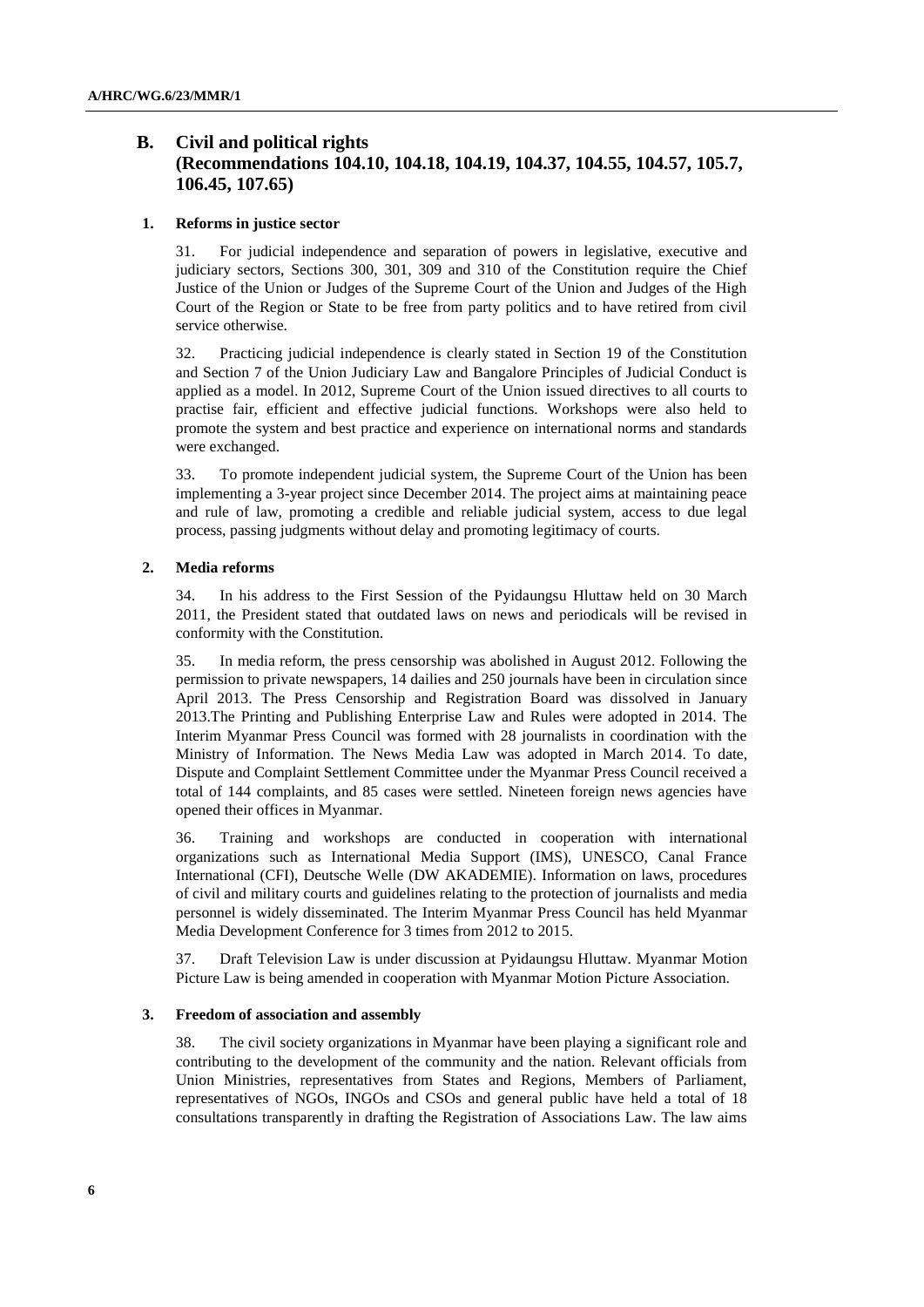at allowing the formation of associations and conducting their activities freely. The law came into force in 2014. Under the law, registration is voluntary. As of 15 May 2015, there are 736 NGOs/CSOs and 120 INGOs in Myanmar. The Rules has come into effect on 5 June 2015.

39. After the Labour Organization Law entered into force in 2012, a number of employers' and employees' organizations were formed. As of 26 May 2015, there are 1601 basic employees' organizations, 71 township level organizations, 7 employees' federations, 6 state and region level employees' organizations, 28 basic employers' organizations, 1 township level employers' organization and 1 employers' federation.

40. The Law Relating to the Rights of Peaceful Assembly and Peaceful Procession, 2012 was promulgated. Since then, people have exercised their right to stage demonstrations and gatherings in accordance with the law. On 24 June 2014, the Pyidaungsu Hluttaw passed amendments to the Law and enacted Pyidaungsu Hluttaw Law No. 26 in order to provide more space for freedom of assembly. A total of 1431 assemblies and gatherings have been organized as of 30 April 2015. Public places for demonstrations were designated in Yangon, Mandalay, Ayeyawady and Sagaing Regions.

### **C. Promotion and protection of education, healthcare, economic, social and cultural rights (Recommendations 104.5, 104.13, 104.14, 104.16, 104.17, 104.20, 104.42, 104.43, 104.44, 104.45, 104.46, 104.47, 104.48, 104.62, 104.63, 105.6)**

#### **1. Right to education**

41. Myanmar has an area of 261,228 square miles. There are 44,404 basic schools throughout the country. The average distance from a house to a school is about 1.39 miles. The Government is committed to provide quality and affordable education including providing adequate learning opportunities. Therefore, the literacy rate has increased from 95.08% in 2011–2012 academic years to 95.20% in 2014–2015.

42. The Government continues to allocate a significant amount of its budget to education sector. The Ministry of Education received a budget of 266.70 billion Kyats in 2010-2011. In 2014–2015 it received 1,158.43 billion Kyats. Education budget was further increased to 12,299.01 billion Kyats in 2015–2016 academic years.

43. Myanmar has been implementing Free and Universal Primary Education Programme. Starting from 2011–2012 academic year, primary and secondary students received a complete set of text books, exercise books, stationeries and school uniforms. From 2015–2016 academic year, the Government will provide text books for high school students. New schools are opened and teachers are appointed where necessary.

44. As a result of annual school enrolment campaigns, the enrolment of Kindergarten students has reached 98.77% in 2014–2015 academic year. All Inclusive Education Programme for 2013–2015, encompassing all students including children with disabilities was adopted.

45. Private sector involvement in education is growing. On 2 December 2011, the Private School Registration Law was promulgated. On 30 April 2012, Rules for the Private School Registration Law was issued. In 2014–2015 academic year, there are 280 private schools in the country.

46. A scholarship programme for students in need was introduced. In 2014–2015 academic year, 16,022 students received scholarship from the Government. Moreover, 24 oversea scholarships by the President were granted in 2015.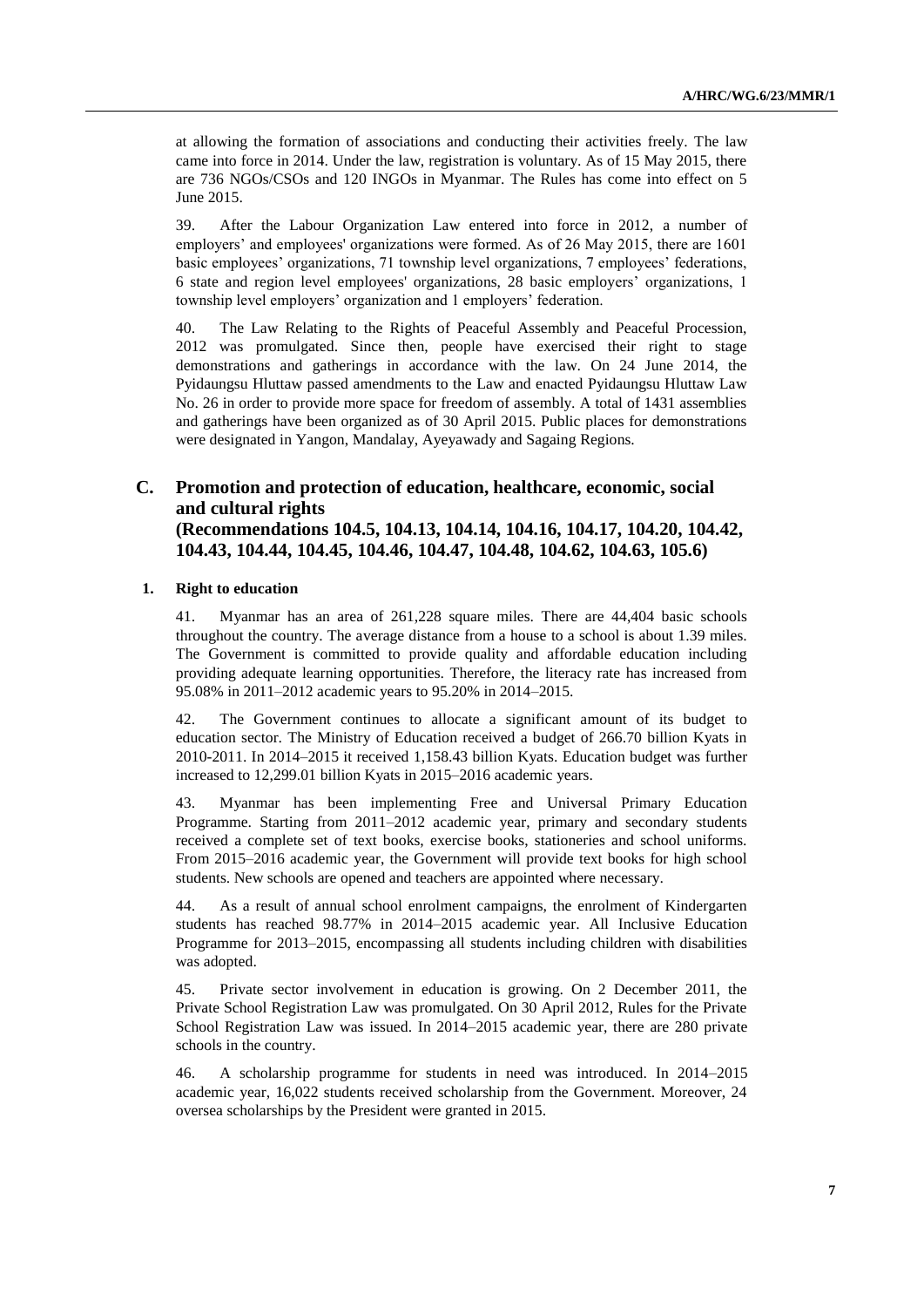47. In order to meet the international education standards, the Ministry of Education is collaborating with UNICEF, JICA and ADB in developing new curriculum.

48. Human rights education is included in school curriculum since 2014–2015 academic year.

49. The Government has collaborated with civil society organizations to set up mobile schools for children who live far from the school and for migrant children. During 2013– 2014 academic year, 12 mobile schools were first introduced for 416 students. The Myanmar Maternal and Child Welfare Association has also opened 664 pre-school facilities to provide care for under five-year-old children. Charity Night Schools are permitted to open for dropouts.

50. To achieve comprehensive development in education sector, a Comprehensive Education Sector Review (CESR) was launched in 2013 and completed in June 2014. It contains Rapid Assessment, In-depth Analysis and Development of Education Sector Plan. The Ministry is also drafting National Education Sector Plan (2016–2020).

51. From 2011–2012 to 2015–2016 academic year, the Ministry of Education has signed 108 MOUs and MOAs with Universities and Institutions from 18 countries to cooperate in the field of education.

#### **2. Right to health**

52. As it is fundamental to realisation of human rights, the Government of Myanmar places right to health as its one of the priorities.

53. Improving access to and quality of health is high on the Government agenda. Accordingly, the Government has increased budget on health expenditure 8 folds from 2010–2011 to 2015–2016. Myanmar is working towards achieving Universal Health Coverage (UHC) and reducing financial burden on the poor and vulnerable groups.

54. Myanmar is among the few countries in the world where the incidence rate of HIV infection among adults 15 to 49 years old has decreased by more than 50 percent over the last decade (UNAIDS Global Report 2012) and the prevalence among the general population is less than one percent. The Government has been extending care and support for people living with HIV and their families as well as orphans and vulnerable children. In 2012, 1,683 orphans and vulnerable children were provided with care and support.

55. The Government is committed to increasing health budget incrementally aiming to reach 5% of GDP by 2016. Between 2012 and 2013 Government contribution to HIVrelated funding increased almost 5-fold from US\$ 0.7 million to US\$ 4.1 million. Additional US\$ 5 million domestic budget allocation for HIV medicine including ARV, and US\$ 1 million for methadone maintenance therapy were already committed constituting 150% increase in domestic funding.

56. The Ministry of Health is committed to eliminate new HIV infections among children by 2015 and keep their mothers healthy to raise them. Regarding improvement of maternal and child health including newborn and reducing maternal, neonatal and child mortality and morbidity, a lot of inputs have been invested. Although trends of maternal mortality ratio and under five mortality rates have been decreasing, there is still a need to reach targets set in MDGs. Essential health service package for maternal, new born and children is identified for ensuring access to comprehensive quality health services and clinics for under five have been opened up to sub Rural Health Centers all over the country.

57. Since 2011, 133 new hospitals, 138 Rural Health Centers and 985 Sub Rural Health centers were established. Patients who need emergency treatments are provided free of charge at the public hospitals. Quality of private healthcare services are being supervised.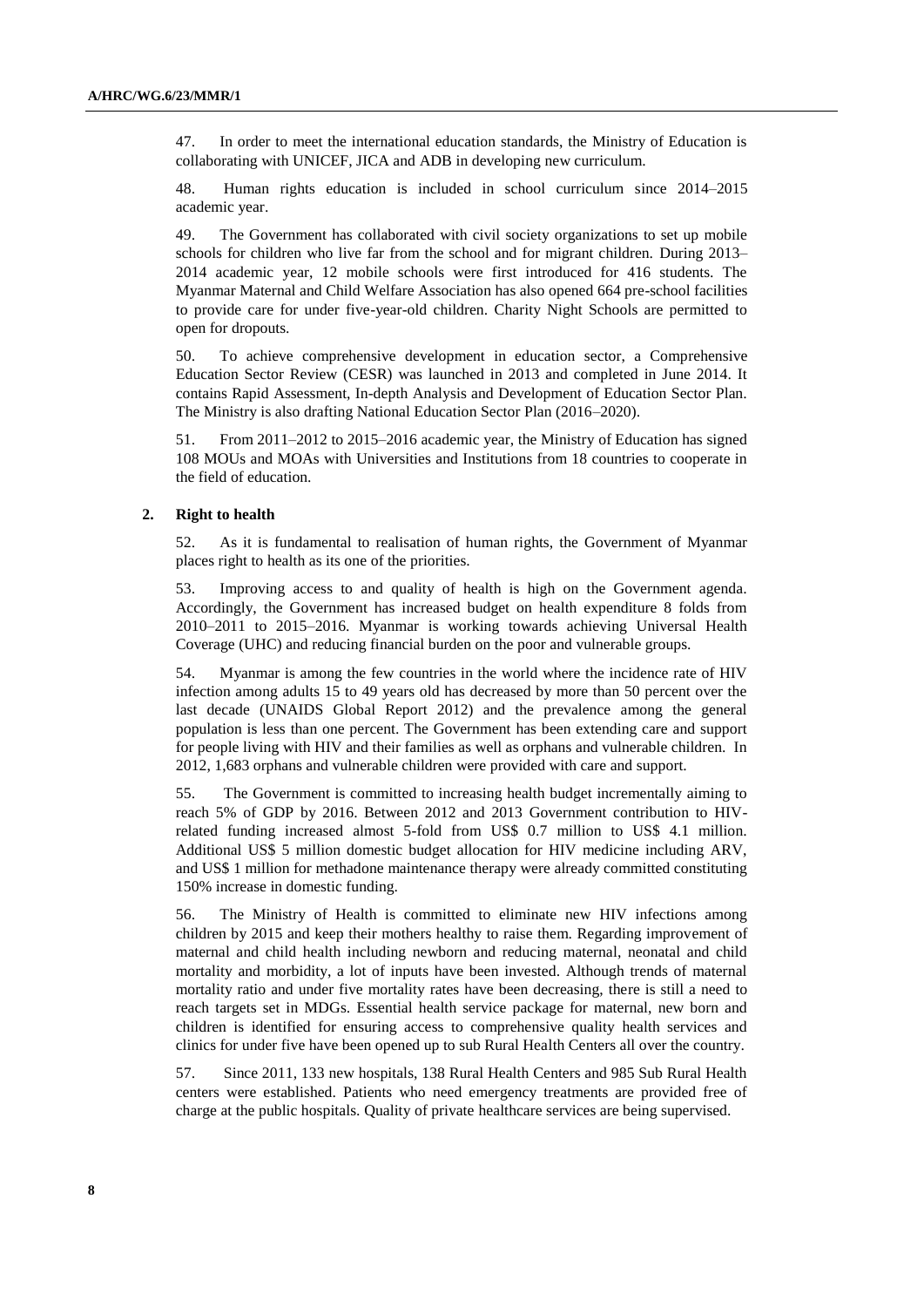58. The health related laws such as Traditional Drug Law, Myanmar Maternal and Child Welfare Association Law, Private Medical Law, Eye Donation Law, The Law Amending National Food Law, The Law Amending Poisons Act, Private Healthcare Services Law and National Drug Law were promulgated since 2011.

59. The Narcotic Drugs and Psychotropic Substances Law, 1993 has been reviewed with a view to providing options for voluntary treatment and access to harm reduction programmes.

#### **3. Social and cultural rights**

60. Sections 348 and 354 (d) of the Constitution guarantee the fundamental rights of the national races and safeguard their traditional cultures. On 24 February 2015, the Protection of National Races Law has been promulgated.

61. The essential step to achieve unity of all national races is to build a coherent social community in which all national races should be included and involved. To achieve this, the Government will continue to uphold respect for different cultures in States and Regions in order to preserve the cultural identities and the Union Spirit of the respective national races.

62. In primary schools, the Government has allowed the classes to teach in the languages of national races. To preserve and promote languages of national races, such classes are allowed outside of school hour for students of Kindergarten, First Grade and Second Grade.

#### **4. Economic rights**

63. To achieve extensive success and a long-term goal, the Government has formulated a Framework of Economic and Social Reforms (FESR) and strategies to achieve peoplecentered development, sustainable development and economic development through diverse investments.

64. The Government has carried out population and housing census from 29 March to 10 April 2014 in order to get accurate data which is essential for the development of the country. The census was first to be taken in its 30 years and it was carried out in cooperation with UNFPA and other development partnership organizations. The area where the census was unable to conduct is less than 1% of the country's territory and in terms of population ratio it represents just 2.34% of the total population.

65. The initial outcome of the census was released in August 2014 and the final result was officially released on 29 May 2015. According to the outcome of the census, the population of the country is 51.48 million.

66. According to the Integrated Household Living Conditions Survey, the poverty rate was 32.2% in 2005. The Government is targeting to halve the poverty into 16% by 2015. By 2010, it was reduced to 26%.

67. Rural Development and Poverty Alleviation Central Committee headed by the President was formed in order to attain the targeted rate. The Central Committee together with the Work-Committees in the respective State and Region are putting tremendous efforts to implement the programme of rural development and poverty alleviation. To assist the rural population in the comprehensive development of the fishery sector, the Ministry of Livestock, Fishery and Rural Development was reconstituted and assigned as the focal Ministry. It is implementing programs and projects and cooperating with development partners, civil society organizations and the rural populaces.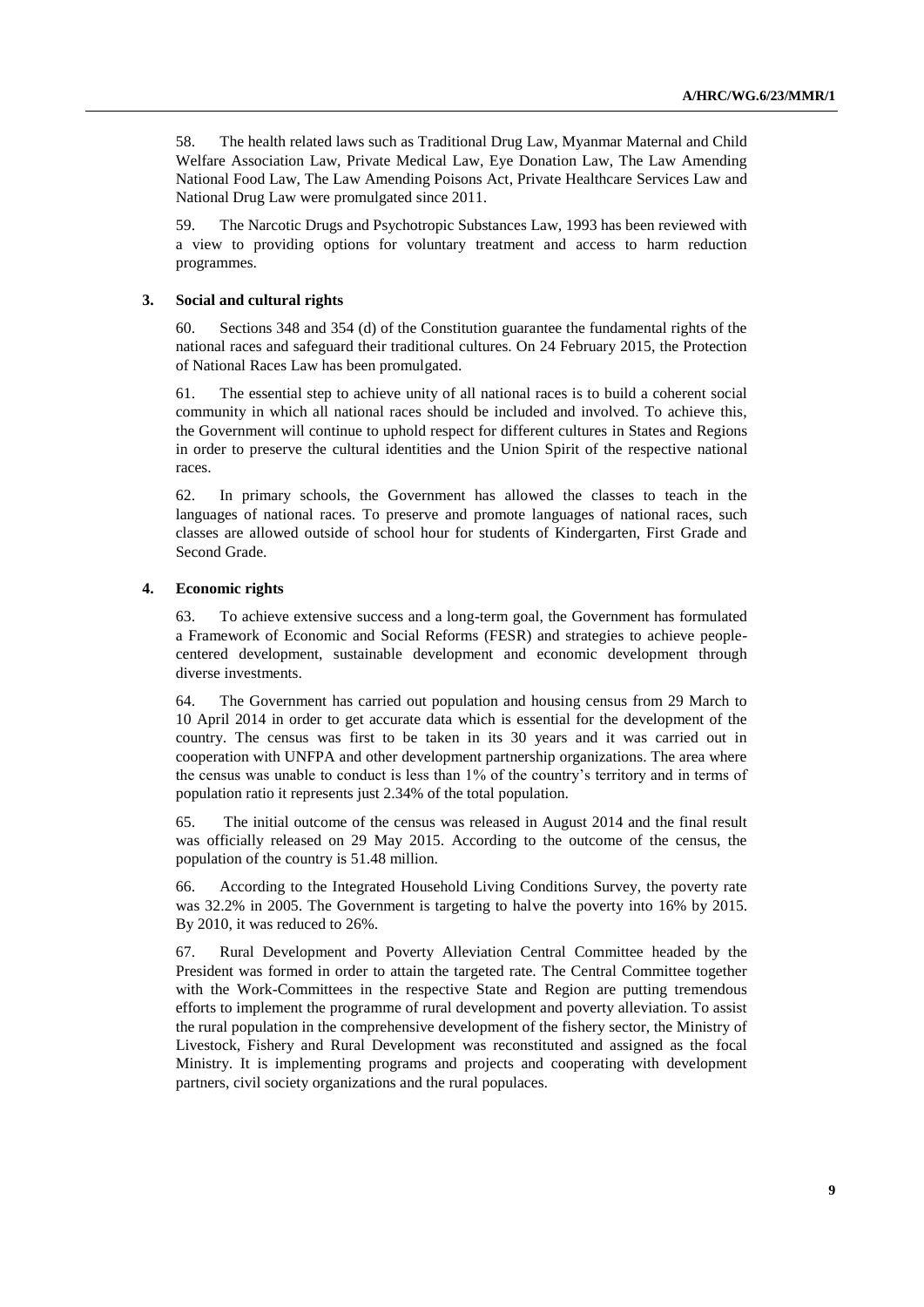68. To bring about rural development of the country, three umbrella projects namely People-Centered Project in cooperation with the World Bank, the Rural Livelihood and Income Generating Project in collaboration with ADB and the Green Rural Fund Project are being implemented in 63,899 villages.

# **D. Promotion and protection of the rights of ethnic groups (Recommendations 104.12, 104.15, 104.24, 104.29, 104.51, 104.52, 104.53)**

69. Section 22 of the Constitution stipulates that the Union shall assist to develop language literature, fine arts and culture of the national races; to promote solidarity, mutual amity and respect and mutual assistance among national races; to promote socio-economic development including education, health, economy, transport and communication of lessdeveloped national races.

70. In Myanmar, immediately after its independence in 1948, emergence of armed conflicts, lack of peace and stability in various regions deterred the national races to fully enjoy their rights. During the tenure of the Constitutional government, on the belief that a solution to the issue of armed conflict through political means is possible, there are ongoing negotiations with the ethnic armed groups. To date, there have been over 200 informal meetings and 50 official peace talks. Additionally, there have been over 100 interactions with civil society organizations and former anti-government groups.

71. On 3 May 2012, an 11-member Union Peace Implementation Central Committee headed by the President and 52-member Peace Implementation Work Committee headed by the Vice President were established. Over a period of four years, cease-fire agreements were reached with the 14 armed groups. All in all, a total of 38 peace agreements were signed at the Union Level and State Level between the Union Government and the 14 armed groups. These ceasefire agreements cover, among other things, regional development, human rights, protection of the environment, humanitarian assistance, antinarcotic measures, education and the return of displaced persons. On 31 March 2015, the draft text of National Ceasefire Agreement (NCA) was signed.

72. Over 6,000 blacklisted persons were delisted. Political activists of Myanmar residing abroad were officially invited back home as part of the national reconciliation process. The Government facilitated their safe return. They are now contributing to the national reconciliation and development efforts.

73. To make use of technical assistance in the peace process, the Myanmar Peace Centre (MPC) was established under the guidance of the President. Intellectual and intelligentsia, academics are taking part in the peace process. Active participation of all stakeholders led the peace process move ahead and gain support from the international community. The MPC in collaboration with the international experts conducted a series of workshops to study possible establishment of a ceasefire observer group. Monthly community forums, youth and peace forums were held in Mandalay, Monywa, Taunggyi, Mawlamyaing, Pathein, Pyay, Taungoo and Nay Pyi Taw to educate youth about the implementation of peace process and to enable their participation.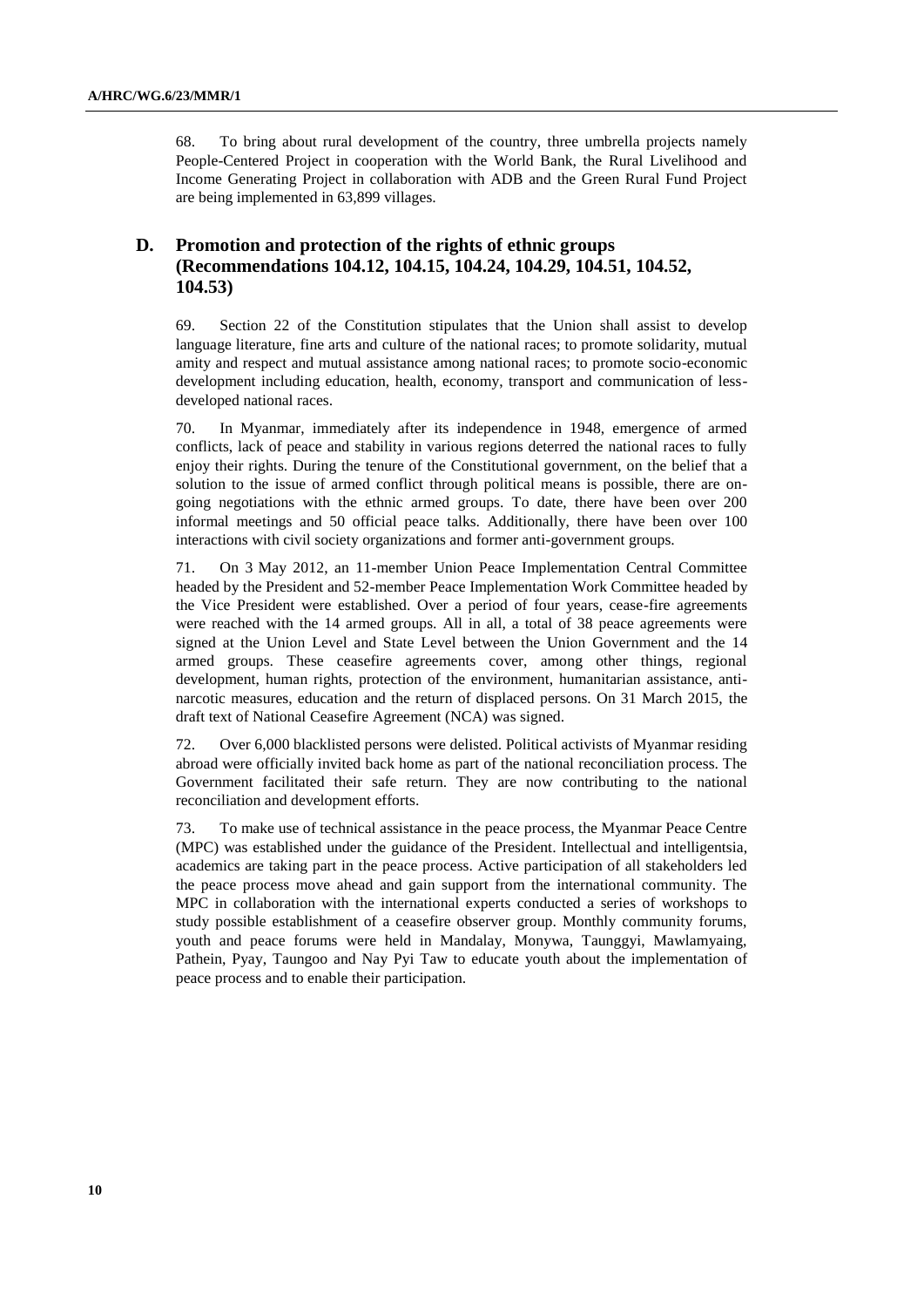# **E. Protection of the vulnerable groups (Recommendations 104.11, 104.21, 104.32, 104.34, 104.35, 104.36, 104.39, 105.3, 105.8, 105.9, 106.43)**

#### **1. Rights of the child**

74. Myanmar acceded the Convention on the Rights of the Child on 16 July 1991 and became state party on 15 August 1991. Myanmar acceded to the Optional Protocol on the Sale of Children, child prostitution and child pornography on 16 January 2012.

75. Since 2011, Myanmar is in the process of redrafting the existing Child Law taking into account the views and suggestions made by civil society organizations. The Early Childhood Development Law, 2014 was promulgated and Rules are being drafted. Myanmar Early Childhood Promotion and Development Policy was adopted on 8 July 2014. Currently, Myanmar Children National Programme (2006–2015) has also been implemented. In 2009, the Third and Fourth Combined Report to the Committee on the Rights of the Child was submitted.

76. Measures on child protection are being made through institution-centered approach and community-centered approach. To promote voluntarism in child protection, 26 trainings of trainers were conducted in 26 districts and various cities in different regions and states. All in all, 1376 volunteers took part in child protection.

77. To effectively prevent under-age recruitment to the military forces, a MOU was signed between the Government of Myanmar and the United Nations Country Task Force on Monitoring and Reporting on 27 June 2012.

78. From 2011 to 2015, 722 under-age children were discharged from the military. Reintegration and rehabilitation of the discharged are conducted by respective ministries in cooperation with CSOs. Punitive actions were taken against 327 military personnel, comprising 50 officers and 277 other ranks who have falsely recruited the under-aged children. A total of 35 monitoring visits took place in 12 Regional Commands, 101 battalions and 4 Border Guard Forces. Public awareness posters and stickers were distributed to 324 townships and 292 educational signboards were put up.

79. Combined teams consisting of local administrators and personnel from the Ministry of Health are reaching the grass roots level and far flung areas to make sure every child has a birth certificate.

#### **2. Women's right**

80. Myanmar acceded to CEDAW on 23 November 1997. The Fourth and Fifth Combined Report was submitted to the CEDAW Committee in 2014. In implementing Article 2 of the Convention, Bill on Violence against Women is now in the drafting process.

81. Myanmar Women Affairs Federation is consistently working towards gender equality. Gender trainings and talks are conducted in respective State and Region. To protect violence against women, 10,608 talks on legal matters were conducted in ministries, States and Regions. There are 2 female Union Ministers, 7 female Deputy Ministers, 55 female Members of Parliament and 547 high-level officials are either appointed in the Government or elected at the Parliament. "Zero Tolerance Policy" is practiced on the violence against women. Myanmar Military service personnel are subject to military action as well as criminal action. Anyone convicted of rape and associated crimes were sentenced from a minimum of 10 years imprisonment.

82. Trafficked women are provided with victim support services and legal assistance.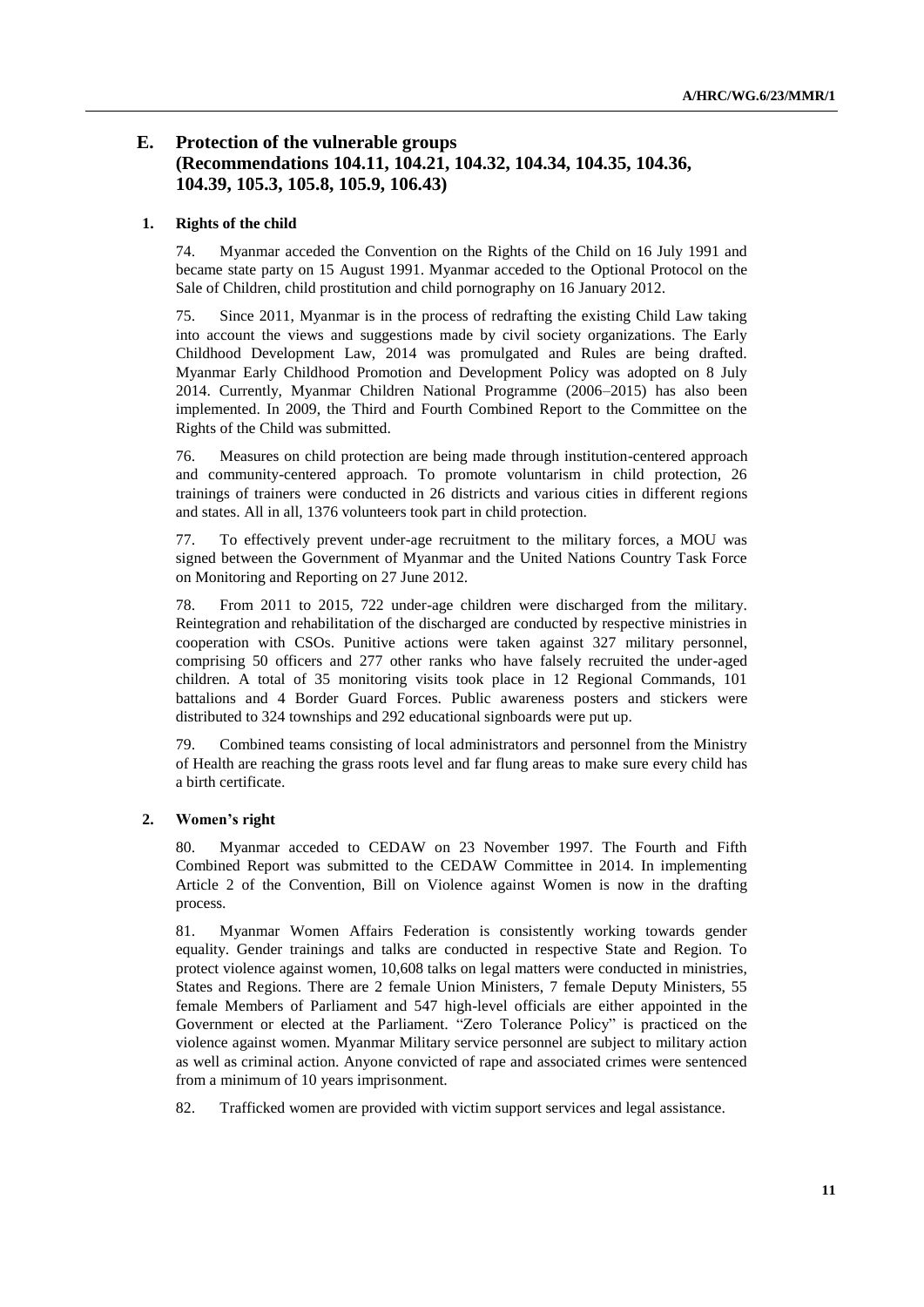83. Myanmar Women Affairs Federation has adopted the National Women Development Strategy 2013-2022 and is actively implementing it to promote and protect the rights of the women.

84. Myanmar Women's Affairs Federation has been conducting different training programmes which include vocational training, access to job opportunities, awareness raising on basic health care, environmental conservation and natural disaster. The Federation also helps women in finding jobs and providing small business loans with the aim of poverty reduction. The Federation helps girls-trafficked victims to reintegrate into society.

85. The Advancement of Women and Children Association was formed in 2013 to further advance the welfare and development of women and children.

#### **3. Protecting and supporting elderly persons**

86. The National Social Protection Strategy was introduced in December 2014 to provide further assistance to elderly persons. In implementing the strategy, a survey was conducted recently with the cooperation of INGOs for the feasibility of social pension.

87. The President granted financial and other assistance together with certificates to a total of 749 elderly persons above the age of 100 years in January 2015. A total of 500 million Kyats will be provided to the elderly persons above the age of 90 years for 2015- 2016 financial year.

#### **4. Promotion and protection the rights of persons with disabilities**

88. Myanmar acceded to the Convention on the Rights of Persons with Disabilities on 7 December 2011. Based on the provisions of the Convention, the Law on the Rights of Persons with Disabilities, 2015 has been promulgated. To effectively implement the Convention on the Rights of Persons with Disabilities, Myanmar has incorporated promoting sign language, vocational training for persons with disabilities and awareness raising on disability related matters in its National Plan 2014-2015.

89. National Strategic Plan for Social Protection 2015-2022 has been developing and it will include measures for the benefit of persons with disabilities in terms of social protection.

### **F. Prevention and suppression of human trafficking (Recommendation 105.10)**

90. Myanmar is a state party to the United Nations Convention against Transnational Organized Crime (UNCTOC) and its supplementary protocols namely Protocol to Prevent, Suppress and Punish Trafficking in Persons, Especially Women and Children and Protocol against the Smuggling of Migrants by Land, Air and Sea.

91. The Anti-Trafficking in Persons Law was promulgated in 2005 after several rounds of consultations with local and international legal experts.

92. Myanmar established the Central Body for Suppression of Trafficking in Persons in 2006. Three working groups are functioning under the Central body. The three working groups are the working group led by the Deputy Minister for Home Affairs on Prevention of Trafficking in Persons and Protection of Trafficked Victims, the working group led by the Deputy Attorney General on Legal Framework and Prosecuting Measures and the working group led by Deputy Minister for Social Welfare, Relief and Resettlement on Repatriation, Reintegration and Rehabilitation of Trafficked Victims.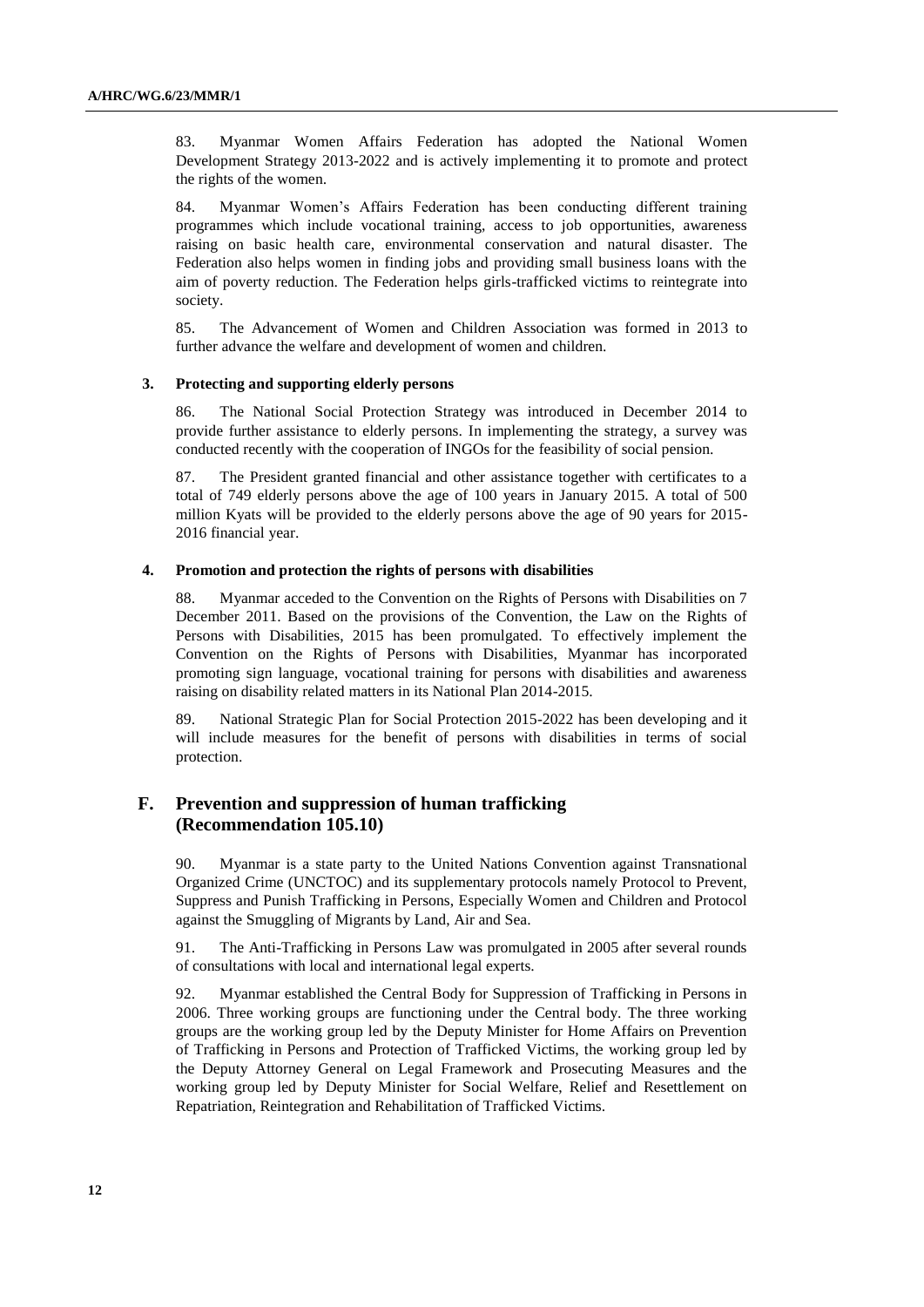93. Currently, the Anti-Trafficking in Persons Law is under intensive review to meet with today's challenges.

# **G. Cooperation with United Nations mechanisms (Recommendations 104.22, 104.23, 104.25, 104.26, 104.27, 104.28, 104.59, 104.61, 105.4, 105.5, 107.15, 107.23, 107.68)**

94. On 10 December 1948, the United Nations General Assembly adopted the Universal Declaration on Human Rights. To adopt the draft Declaration as a whole, Myanmar was the first to vote and voted for the Declaration. It represents Myanmar's landmark position in the history of United Nations in promoting and protecting of human rights.

95. Situation of human rights in Myanmar was first discussed in the Third Committee of the United Nations General Assembly in 1991. Similar discussion also took place at the Commission on Human Rights in 1992. The then resolutions emphasized on taking firm steps towards the establishment of a democratic state and allowing all citizens to participate freely in the political process. Myanmar has already accomplished these tasks. Despite Myanmar's positive developments in promotion and protection of human rights as well as political reform, it is still politicized and the resolutions continue.

96. Myanmar considers the Universal Periodic Review the most dependable mechanism for every country to discuss human rights issues on an equal footing in a constructive manner. Tangible progress made by Myanmar in the areas of human rights in recent years has allowed the country to stand tall in the region and beyond. It is high time to end the tabling of resolutions against Myanmar, based on the principles of universality, impartiality and non-selectivity in addressing human rights issues together with undeniable progress Myanmar has achieved.

97. Myanmar rejects and dissociates the resolutions, politicizing on Myanmar, on the situation of human rights in Myanmar adopted by the Human Rights Council and the Third Committee of the United Nations General Assembly. Nevertheless, Myanmar has received the visits of successive Special Rapporteurs including Mr. Tomas Ojea Quintana for 9 times and Ms. Yanghee Lee for 2 times so far. They were allowed to meet freely with the persons of their choice including prisoners and to visit the places they requested for. At the same time, Myanmar is providing all information requested by thematic Special Rapporteurs of the Human Rights Council.

98. Myanmar also receives shuttle visits by the UN Secretary General's Special Advisor on Myanmar in the spirit of cooperation with the United Nations.

99. Cooperation between Myanmar and the Office of the High Commissioner for Human Rights is continuing. The human rights officers of the OHCHR are organizing human rights awareness trainings with law enforcement agencies and other relevant stakeholders at States and Regions in the country since 2012.

# **H. Promotion and protection of labour rights (Recommendations 104.33, 104.41, 104.56, 104.60, 105.2, 106.40)**

100. Since 2011, Myanmar enacted and amended over 171 laws. Some of them brought about better labour rights in the country. These laws include the Labour Organization Law, 2011, the Settlement of Labour Dispute Law, 2012, Minimum Wage Law, 2013, the Social Security Law, 2012, the Employment and Skill Development Law, and the Law Amending on Holidays and Leave Act, 1951.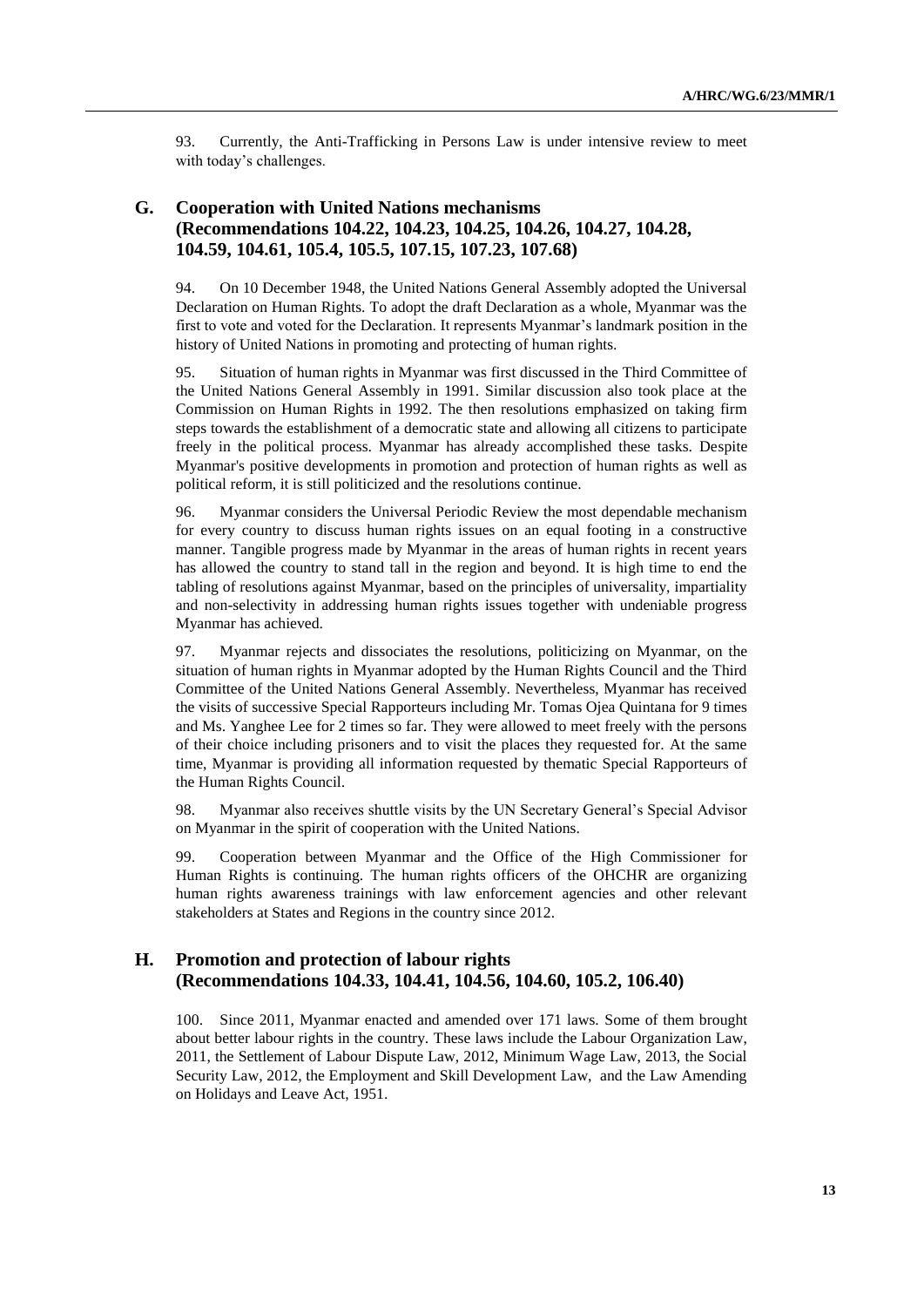101. The Law Amending the Ward and Village Tract Administration Law, 2012, criminalizes and penalizes forced labour. The Law stipulates one year imprisonment or 100,000 Kyats fine or both for any perpetrators.

102. New laws to replace the Work Man Compensation Act, 1923, the Oversea Employment Law, 1999, the Shops and Enterprises Act, 1951, the Wages Act, 1936, are in the process of drafting for amendments. The Prohibition of Employment Act, 1959, and Factories Act, 1951, are being amended. New Foreign Labour Law and Occupational Safety and Health Law are being drafted.

103. Myanmar has been cooperating with legal experts from international organizations including the International Labour Organization (ILO) in reviewing provisions embodied in existing labour laws so that rights and responsibilities of labourers be complied with the ILO standards and to develop a single law on rights and responsibilities of labourers.

104. Labour organizations have been formed after the promulgation of the Labour Organization Law in 2011. As of 26 May 2015, there are a total of 1715 basic labour and employers organizations, 7 labour federations and one employers federation. From 2012 to date, a total of 121 awareness raising workshops were organized in implementing the ILO Convention No. 87.

105. In accordance with the Settlement of Labour Disputes Law, 2012, 324 Coordination Committees and Arbitration Boards were established at township level and 14 Arbitration Boards an Arbitration Council were formed at State and Region level which composed of representatives from the government, labours and employers.

The Social Security Law, 2012 contains provisions for five insurance systems which were introduced in April 2014. The five insurance systems include health and social protection, family benefit scheme, temporary disability benefits, retirement pension benefits and family pension, unemployment, injury benefits and other social security. Among them, three insurance systems of health and social protection, assisting family and injury benefits have been implemented. Three hospitals, 94 social protection clinics and 44 departmental clinics in 110 townships involve in implementing the insurance systems. In addition, mobile medical unit has been formed to provide necessary healthcare services.

107. A MOU was signed between Myanmar and the International Labour Organization in 2002 in connection with ILO Convention No. 29. Pursuant to the MOU, a Supplementary Understanding was signed and a compliant mechanism with an ILO liaison officer was set up to address the complaints of forced labour. The Supplementary Understanding has been extended yearly and the current one is valid till 2016.

108. Joint Strategy for the Elimination of Forced Labour by 2015 was signed on 16 March 2012 by Myanmar and ILO. In light of Myanmar's efforts on elimination of forced labour, ILO had discontinued the remaining restrictions on Myanmar in 2013.

109. Myanmar acceded the ILO Convention No. 182: Worst Forms of Child Labour. A Technical Team for Child Labour was constituted and the four-year plan from January 2014 to December 2017 is being implemented within the framework of the Myanmar Programme on Elimination of Child Labour in cooperation with the ILO.

110. Myanmar became a member of International Organization for Migration on 27 November 2012. The monitoring committee for the overseas employment is working towards protection and promotion of the rights of the migrant workers.

111. Assistance to Myanmar migrant workers includes setting up of complaint mechanism in Yangon and Nay Pyi Taw with 24-hour service and Migrant Resource Centers in Yangon, Hpa-An, Myawaddy, Mawlamyaing, Magway and Kyaing Tone in cooperation with IOM, ILO. Furthermore, to facilitate job opportunities legally for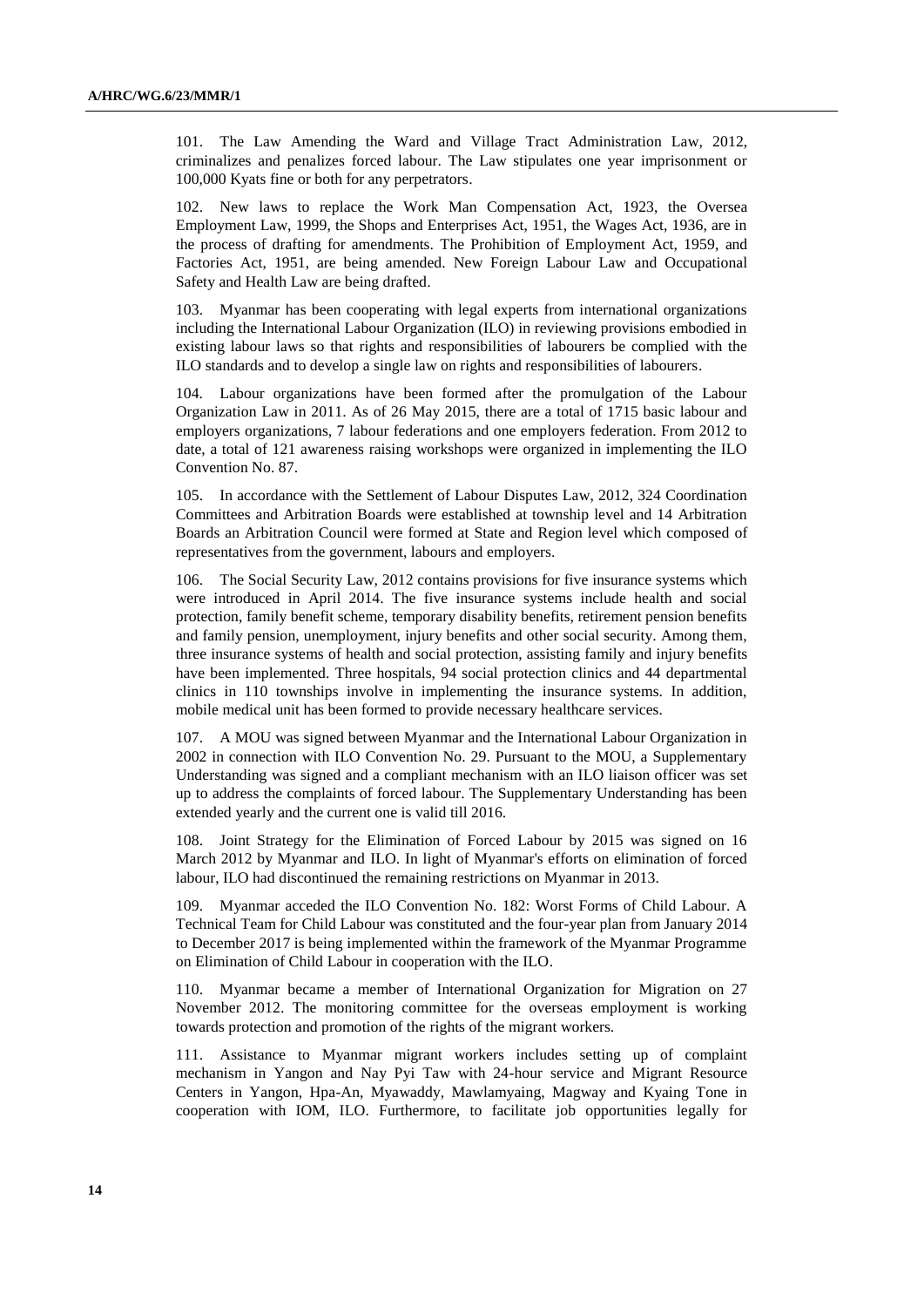Myanmar migrant workers and to fully promote and protect the rights of migrant workers, 24-hour hotline for migrant workers is set up in the Yangon International Airport.

### **I. Rule of law (Recommendations 104.9, 104.30, 104.31, 104.37, 104.38, 104.58, 107.31, 107.37, 107.38, 107.70)**

112. In cooperation with the UNDP, a Country Programme of Action Plan is being drafted. The programmes for Rule of Law and Access to Justice under the title of Democratic Governance has been implemented. Supreme Court of the Union and the Union Attorney General's Office are cooperating with the relevant Ministries, Stakeholders, and CSOs for the said programmes. A national workshop on the Rule of Law was held in cooperation with the EU. At present, public awareness trainings, seminars and workshops on the rule of law and human rights education have been organized.

113. Myanmar delegation led by the Attorney General of the Union and another Myanmar delegation paid visits to South Africa for promotion and protection of the citizen rights and legal aid. In cooperation with the Union Attorney General's Office and UNODC, the National Workshop on Access to Legal Aid was held for improving the awareness on legal aid. The national legal experts, UNODC/ UNDP, international legal aid and South Africa legal aid experts and also the members of Pyidaungsu Hluttaw attended the said National Workshop. In accordance with the UN Principles and Guidelines, the Legal Aid Bill is being drafted.

114. A total of 52 State and other level workshops and seminars on rule of law and human rights, on promoting awareness and responsibility of Military and law enforcement officers, and on improving domestic legislation and judiciary were organized for law enforcement agencies since 2011.

115. The experts from IOM, UNICEF, and UNDP were invited to conduct the training for 549 township and district level judges from 2008 to 2015.

116. To cope with democratization process, Myanmar Police Force was adequately restructured and expanded.

117. Myanmar Police Force has been making efforts to incorporate human rights and people-centered approach in their missions. Training on crowd management, detention, search and improving police manuals and curriculums were carried out. The working method of Myanmar Police Force was being transformed into Community Policing.

118. Myanmar Police Force has been trained on crowd management with the assistance of the EU. The human rights officers from OHCHR are sharing their expertise on human rights with the Myanmar Police Force in 14 Regions and States.

119. Torture is a grave crime and prohibited by the Constitution. The Myanmar Jail Manual 1894, in its paragraphs 113 and 114, prohibit excessive use of force except to protect someone or to prevent unrest. If committed, the offender can be penalized.

120. Procedures and provisions on registration, identification, building, hygiene, clothes and bed, food, physical exercise, medical support, discipline and punishment, contact with outside, information and communication, education, religious, maintaining of prisoners, death, transfer of prisoners are adopted and provided in line with the Standard Minimum Rules of the UN.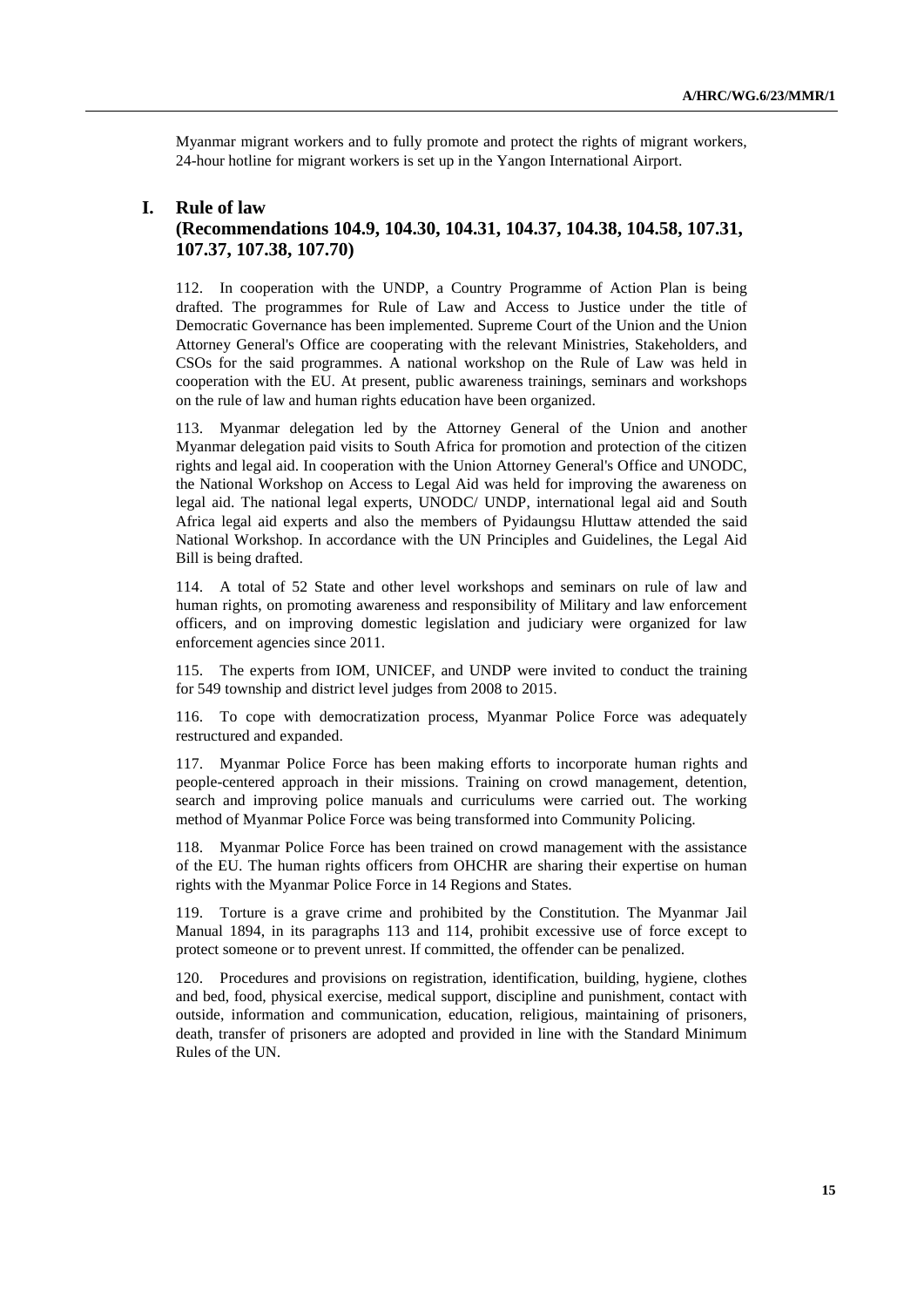# **J. Preparations for holding the 2015 general elections in a free, fair and transparent manner (Recommendations 105.1, 107.61, 107.63, 107.64)**

121. The Union Election Commission (UEC) of Myanmar is an independent body and responsible for holding free and fair general elections in accordance with the provision of the Constitution and the Union Election Commission Law, 2012. The main functions of the UEC are to hold the general elections, to appeal and review on the decisions and orders of the electoral tribunal.

122. The Commission is composed of 17 members including representatives from Kachin, Kayar, Kayin, Chin, Mon, Bamar, Rakhine and Shan nationals. Its subcommissions are represented at Region and State, District, Township and Village-tract levels.

123. The Commission has sent delegations to the United States of America, Australia, Belgium, India, Pakistan, Nepal, Korea, Cambodia, Indonesia, Malaysia, Philippines and Thailand to further build on recommendations of experts from domestic and international observers and to learn the international experience on preparations for and successful holding of elections in line with international standards and best practices.

124. In cooperation with international partners, media, civil society organizations and political parties, the Commission is developing a strategic plan on educating the voters, on updating the voter-list with modern technology, on updating and amending electoral rules and regulations, on capacity building of the UEC and its sub-commissions.

125. In accordance with the lessons learnt from past experience, the Commission has initiated the code of conduct for election observers and also for political parties in close consultations with civil society organizations and political parties.

### **K. Cooperation with ICRC (Recommendations 106.39, 107.13, 107.14, 107.16, 107.34, 107.35)**

126. Water and sanitation system in 3 prisons in 2011–2012 FY, 4 prisons in 2013–2014 FY and 15 prisons and camps in 2014–2015 FY has been upgraded in cooperation with ICRC.

127. The ICRC made 19 visits to 15 prisons and a camp in 2013, 29 visits to 16 prisons and 8 camps in 2014 and 19 visits to 7 prisons and 10 camps for up to May 2015 and had access to detainees of its choice.

128. The Office of Judge Advocate General (JAG) of the Ministry of Defence and the ICRC jointly organized a workshop on International Humanitarian Law in June 2014 and it was well represented by senior officials from the Military. The JAG has been cooperating with the ICRC to translate the 1949 Geneva Conventions into Myanmar language for official use.

129. To learn and exchange views on international standards in policing, use of police power and code of conduct for police officials, 11 workshops were jointly organized by Myanmar Police Force and ICRC from 2013 to 2015 in 2 States and 4 Regions.

130. For years, Myanmar and the ICRC have been launching prosthetics and orthotics projects in Myanmar including Karen State. Furthermore, the mobile prosthetics and orthotics teams have been reaching out villages. The ICRC's proposal for a Headquarter Agreement with the Ministry of Health is under consideration.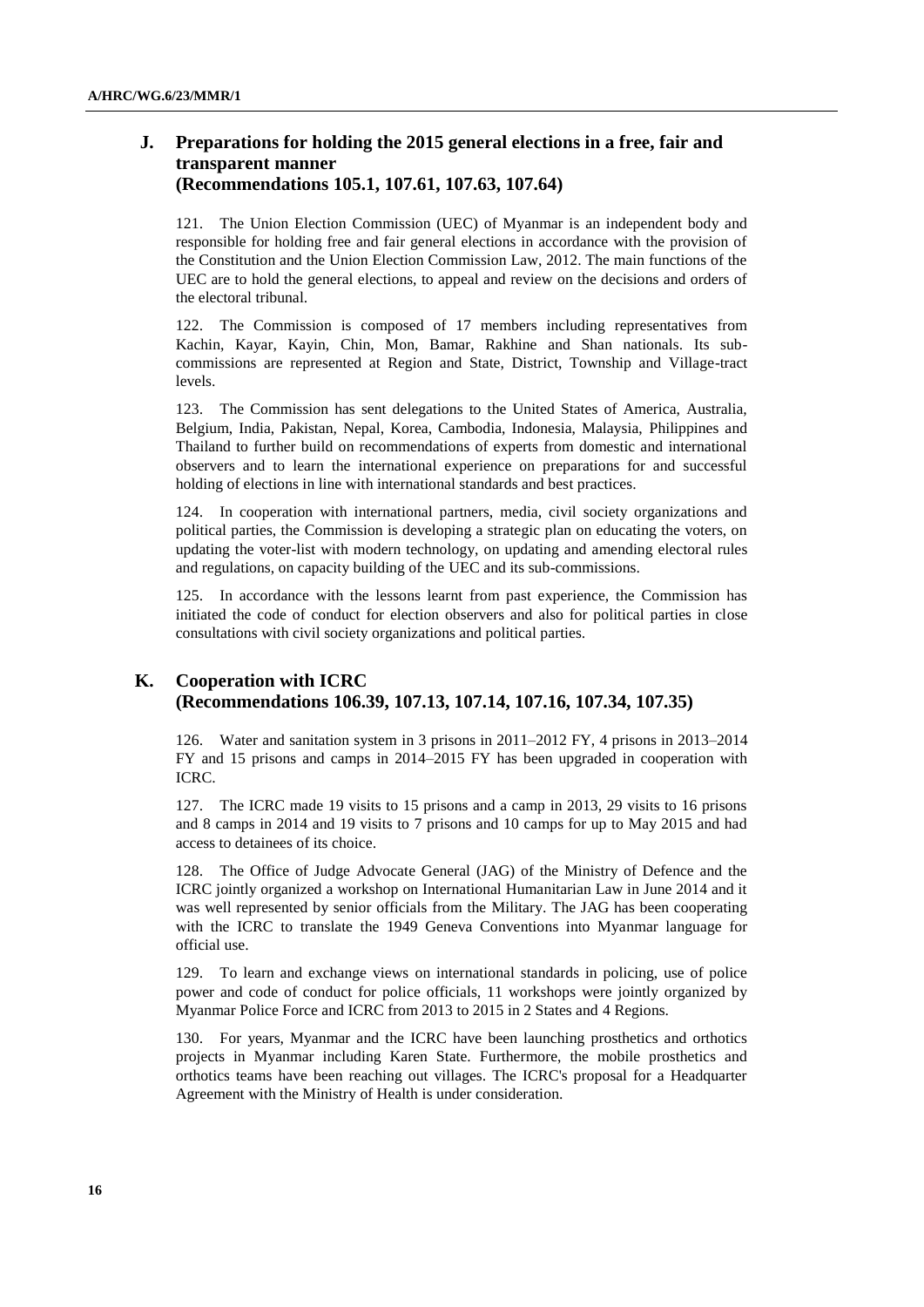# **L. Efforts to enhance harmony, peace and dialogues among religions (Recommendation 104.40)**

131. To enhance peace and harmony and dialogues among different faiths, Interfaith Friendship Group was formed with ten executive members representing various religions and the group was expanded down to village level. The group organizes collective activities on religious ceremonies and prayers on various occasions including victims of Japan Tsunami, Indonesia earthquake and disasters and talks on anti-violence and religious harmony.

132. The group also had interactions with the UN Special Advisor Mr. Vijay Nambiar and the UN Special Rapporteur for the situation of human rights in Myanmar, Ms. Yanghee Lee.

### **M. Progressive developments in Rakhine State (Recommendations 104.49, 104.50, 104.54)**

133. Following the communal violence and to address the root cause of under development in Rakhine State, the Central Committee for Implementation of Stability and Development in Rakhine State led by a Vice President with six working committees was established in March 2013. The working committees are fulfilling their mandates on the rule of law, security and law enforcement, immigration and verification of citizenship, social and economic development, temporary resettlement and reconstruction and cooperation with UN agencies, international organizations and INGOs and strategic planning.

134. As citizenship is one of the key components of situation in Rakhine State, pilot verification project was launched in Myay Pon township in June 2014. As a result of this project, certificates for 97 citizens, 463 naturalizations were accorded to heads of the household. In terms of eligible household members including their children, the project has benefitted to 1933 individuals by the Citizenship Law, 1982.

135. Upon the completion of the pilot project, similar projects have been replicated in all townships of Rakhine State.

136. Temporary certificates, widely known as white cards, are issued to Bengalis, Indians, Pakistanis, Nepalese, Kokangs, Mon Wun, Kho Lone Li Shaw, Chinese, and the ethnic people in Wa Special Region 2 and 4. To facilitate the process of citizenship for temporary certificate holders, 31 March 2015 was declared as expiration date of temporary certificates. By the last day of returning the certificates, 397,497 certificates were deposited. Many certificates are believed to be lost or damaged or some certificate holders have already passed away or they are no longer in the area.

137. Those who have returned temporary certificates were given receipts and later were issued certificates which establish them as eligible persons to apply for citizenship verification process. This process has been in place since early June 2015. If those people who wish to become Myanmar citizens, they are eligible to apply for Myanmar citizenship.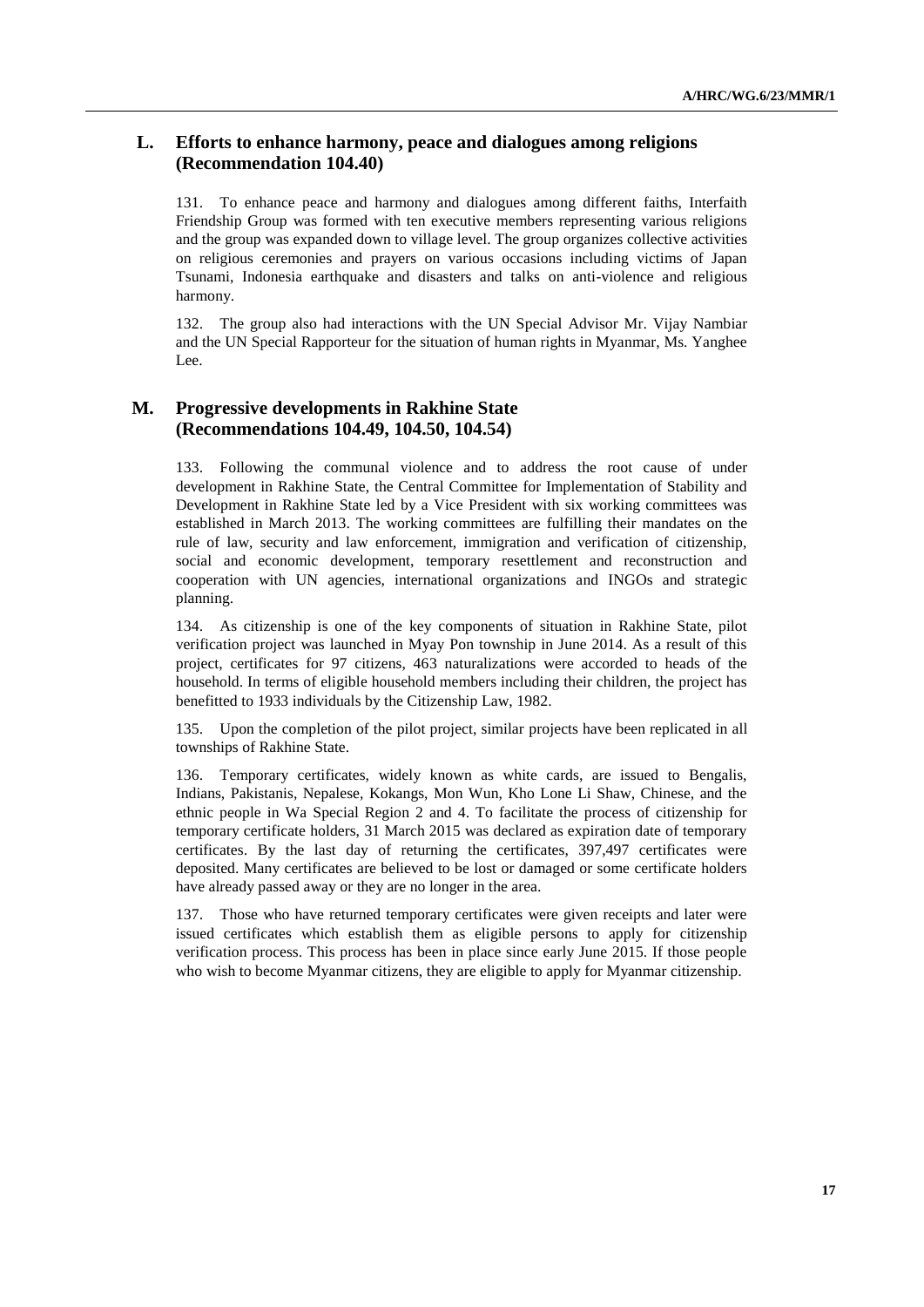# **N. Establishing Myanmar National Human Rights Commission in line with Paris Principles (Recommendations 106.23, 106.24, 106.25, 106.26, 106.27, 106.28, 106.29, 106.30)**

138. The Pyidaungsu Hluttaw passed the Myanmar National Human Right Commission Law on 28 March 2014 and the Commission was reconstituted in line with Paris Principles. (Please also see paragraph 25).

## **O. Prisoners Scrutinizing Committee (Recommendations 107.41, 107.47, 107.48, 107.49, 107.50, 107.51, 107.52, 107.53, 107.54, 107.55, 107.56, 107.57, 107.58, 107.59, 107.60)**

139. A total of five amnesties have been granted by the President during these years. As a result, 39,922 prisoners were released. Additionally, 6,649 prisoners were released by Section 401 (1) of Criminal Procedure Code.

140. On 8 May 2013 Political Prisoner Scrutinizing Committee was formed with 19 members led by a Union Minister at the President Office. The Committee was reconstituted twice for better functioning.

141. In granting a pardon and leniency for 5,020 prisoners, various prison terms were respectively reduced to shorter terms.

142. Among the amnesties, a total of 354 prisoners, including 341 male and 13 female were released in 8 times by the recommendation of the Committee.

143. In 5 amnesties, 60 prisoners and 12 detainees were released with the recommendations of the Scrutinizing Committee. The sentences on these prisoners penalized under Unlawful Association Act, Penal Code, Emergency Provision Act and Law Relating to Peaceful Assembly and Peaceful Procession were dropped. There remain some prisoners who are still charged for other criminal offenses.

# **V. Other developments and initiatives in the field of human rights**

### **A. Freedom of religion**

144. In Myanmar, the Constitution guarantees every citizen's right to freedom of conscience and to freely profess and practice religion in accordance with the customs, culture, and traditions. It also guarantees freedom to practice the religions such as Buddhism, Christianity, Islam, Hinduism, and Animism. The State grants equal rights not only by the perspective of law but also the practice by the tradition. For those religion practised by the minority, Section 362 of the Constitution clearly states that "The Union also recognizes Christianity, Islam, Hinduism and Animism as the religions existing in the Union at the day of the coming into operation of this Constitution."

145. If the ratio of religious buildings and its people is calculated, there is one Monastery or Nunnery for 736.80 people, one Christian Church for 444.65 people, one Islamic Mosque for 676.80 people, one Hindu Temple for 456.71 people and one building for Animism or other for 707.07 people. According to these figures, the ratio between the religious buildings and the number of people is found to be balanced.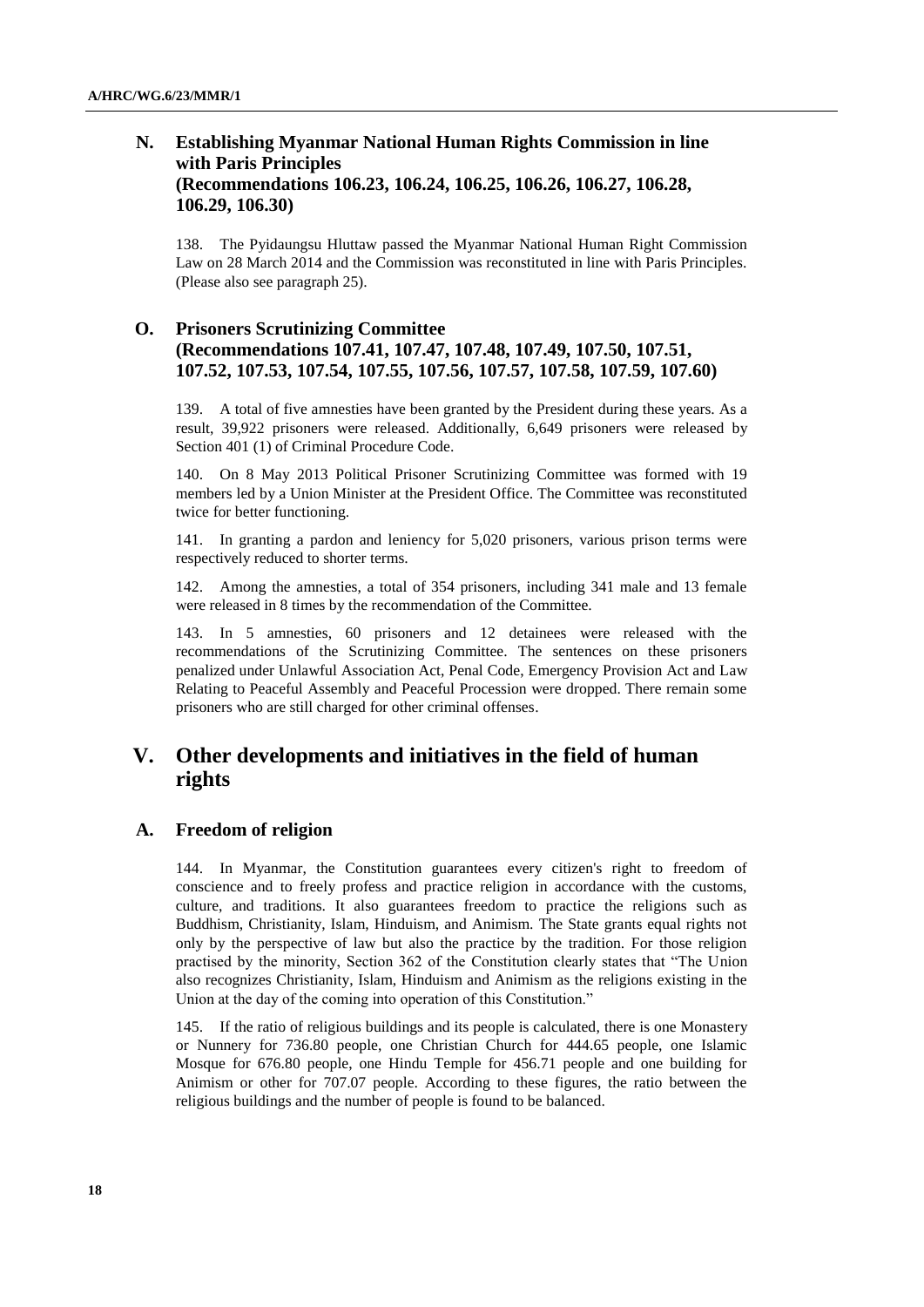146. Three bills and one law namely, the Religious Conversion Bill, the Myanmar Buddhist Women's Special Marriage Bill, the Monogamy Bill, and the Health Protection, Coordination on Increase of Population Law were drafted in line with international human rights standards. Three bills are under debate at the Pyidaungsu Hluttaw and the Law has been promulgated.

147. The purpose of the Health Protection, Coordination on Increase of Population Law is to alleviate poverty, improve living standards and ensure quality healthcare and develop maternal and child health. The purpose of the Religious Conversion Bill is to promote freedom of belief and to be systematic and transparent in any religious conversion in accordance with the Constitution and international norms and standards. Registration of conversion is voluntary and there is no penalty for those who do not wish to register for their conversion.

148. The Myanmar Buddhist Women's Special Marriage Bill has been drafted to preserve protection and equal rights on marriage, divorce, inheritance, property division and child custody between Myanmar Buddhist women and non-Buddhist men. The Monogamy Bill intends to prevent social problems as a consequence of non-monogamy marriage.

149. The Pyidaungsu Hluttaw promulgated Health Protection, Coordination on Increase of Population Law on 19 May 2015. The remaining bills are subject to a very close scrutiny by the peoples' representatives in the Hluttaws.

### **B. Complaint mechanisms**

150. Myanmar National Human Rights Commission is vested with powers to verify and conduct inquiries in respect of complaints and allegations of human rights violations.

151. The complaints concerning forced labour can be filed with complaint mechanism jointly established by Myanmar and the International Labour Organization.

152. Myanmar Women Affairs Federation receives the written complaints of all types of violence against woman, including domestic violence. One can file complaints in person at various Counseling Centres.

153. Information on alleged violation of child rights can be reported to the Committee on Child Rights at various levels in Myanmar.

154. Any complaints on under-age recruitment of children can be filed with the complaint mechanism mentioned in paragraph 150 and also with the United Nations Country Task Force on Monitoring and Reporting Grave Violations against Children (UNCTFMR).

155. On land disputes, complaints can be sent to different levels of Land Use Management Committees.

156. On corruption, information on alleged corruption cases can be filed with the Myanmar Anti-Corruption Commission.

157. Moreover, allegations on misuse of authority, corruption by police personnel can be reported through 24-hour hotline to Myanmar Police Force.

158. In addition, any citizen who believes his or her rights are violated can file to respective ministries and committees at Hluttaws.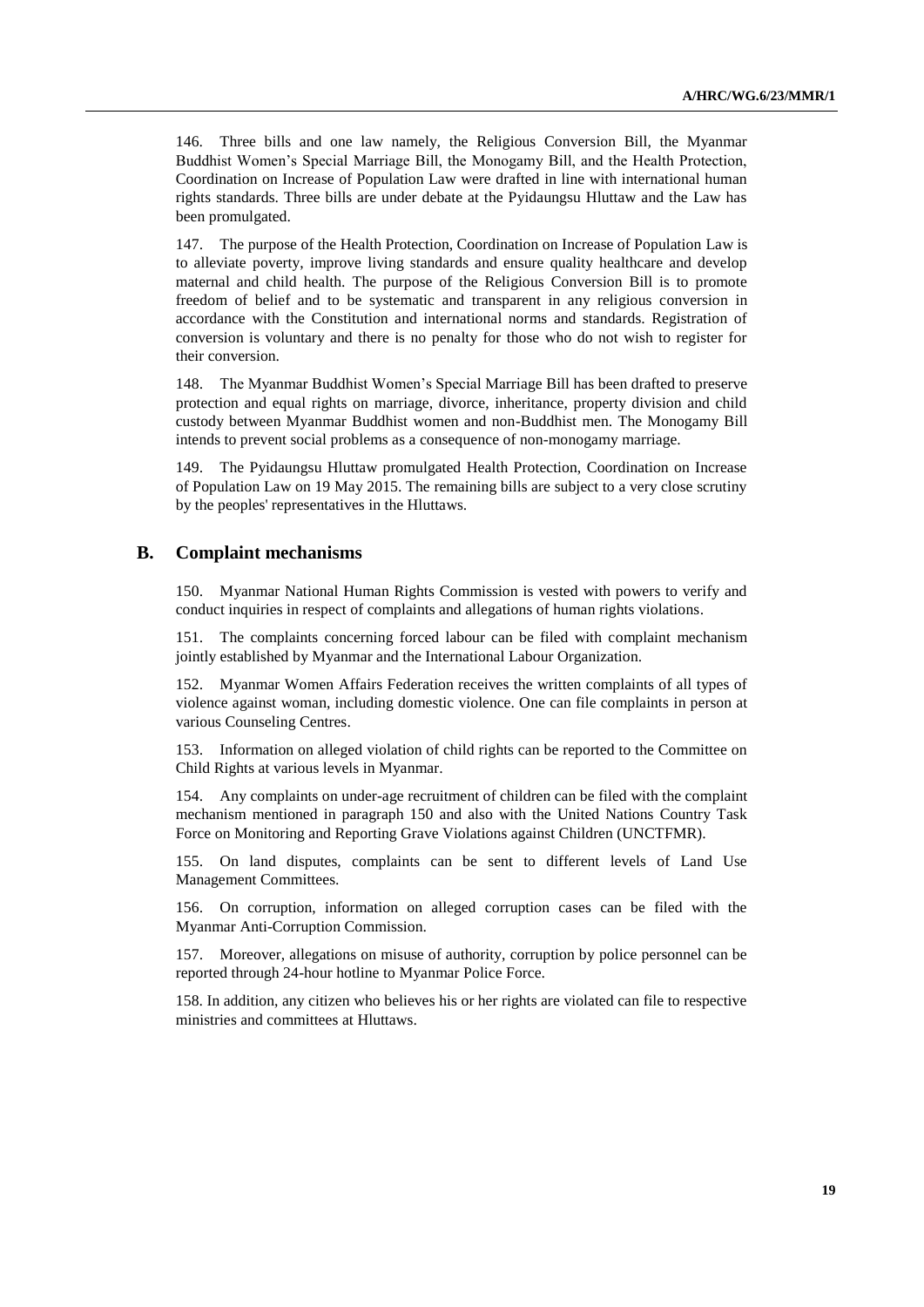# **C. Formation of Assorted Land Use Management Committees and their activities**

159. The Central Committee on Land Use Management led by a Vice President was formed to address the issues related to land acquisition while protecting public interest. Central (Nay Pyi Taw), Regions, States, Districts, Townships, Wards and Village-tracts Land Use Management Committees were formed to produce tangible results on land issues. Moreover, its Sub-Committee is taking follow up measures on the report of "Investigation Commission for the Prevention of Interest of People as a result of farmland and other land acquisition" of Pyidaungsu Hluttaw.

#### **1. Renouncement of acquired lands and handover to rightful owners**

160. The Land Use Management Sub-committee has scrutinized the land issues mentioned in the report sent by Pyidaungsu Hluttaw. Excess and unused lands after the completion of national projects are to be returned to their rightful owners. As of 15 June 2015, a total 120,283acres of land have to be handed over.

161. Furthermore, the Government further verifies complaints on additional 241,596 acres of land which were not covered by the Pyidaungsu Hluttaw's report. As of 15 June 2015, a total of 361,879 acres has been verified and out of which 356,055 acres have been handed over.

162. The Workshop on Land Use was held in March 2015 in Nay Pyi Taw to identify simple and effective processes on land acquisition related issues.

#### **2. Progress in Land Use Management**

163. Land Use Scrutinizing Committee composed of 25 members led by the Union Minister for Environmental Conservation and Forestry to effectively execute the Land Use Policy in Rural-Urban Development Plans and Investment Plans.

164. The Committee, with the cooperation of representatives from respective departments and organizations, and experts from local and international community including USAID, set up the framework and an action plan to develop the National Land Use Policy. Besides, the Committee is drafting a National Land Resources Law.

### **D. Death penalty**

165. As a sovereign state, Myanmar exercises its criminal justice system independently. However, as and when appropriate, it always takes international norms and standards into careful consideration. In Myanmar, domestic legal framework allows death penalty for heinous crimes committed against the population and the community. Despite the legal basis, no death sentence has been carried out since 1988.

# **VI. National initiatives, achievements, good practices and challenges**

166. People of Myanmar inspire for peace, stability and development. Additionally, strengthening democratic system, better enjoyment of human rights and maturity in exercising basic rights are high on Myanmar's agenda.

167. Despite the challenges, the homegrown democratic transformation has been incrementally achieved without any bloodshed. This has not been possible without people's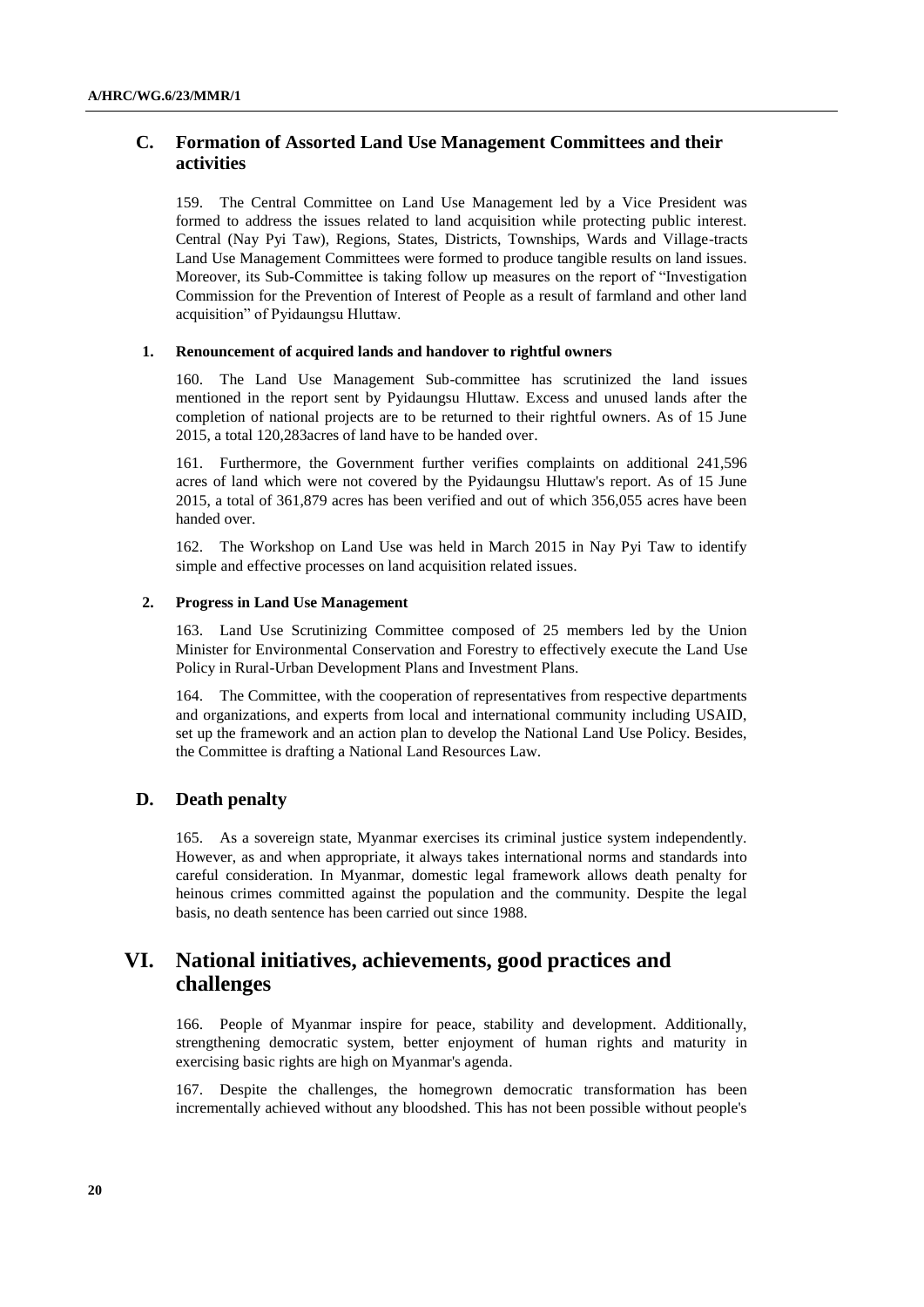full support and participation. The international community recognizes and supports Myanmar's reform process.

168. Furthermore, the Nationwide Ceasefire Agreement (NCA) is expected to ink in a very near future to secure durable peace in Myanmar. The signing of NCA will pave the way for political dialogues which will lay down foundations for a peaceful, harmonious and prosperous society.

169. Since Myanmar has ushered in new era, its all-round reforms have contributed remarkably to promotion and protection of human rights of its people. Traditionally, discrimination of any kind is not accepted and exercised. Increasing space in freedom of expression, peaceful assembly and associations enable Myanmar to stand tall in the region and beyond. Its economic reform has brought more foreign investment and influx of tourists to Myanmar creating job opportunities and better living standards for the people.

170. Notwithstanding the substantial progress in Myanmar reform process, Myanmar needs to cope with rapid changes in domestic and international atmosphere, the need to strike a balance between rights and responsibilities and the need to resort to dialogue avoiding confrontation. As an infant democracy, Myanmar requires more time and political space to surmount such challenges.

171. While people in urban areas and well-educated strata of life are enjoying the fruits of reform, more needs to be done for the grassroots level. As 70% of total population resides in the rural areas, poverty alleviation and rural area development still remain as one of the challenges. Myanmar still needs to create more job opportunities for grassroots level, to foster skilled labours, to develop better education system and to provide adequate nutrition for all walks of life. Myanmar also recognizes the need for highly efficient human resources in the country and measures in this regard has been made.

# **VII. Conclusion**

172. **Since the Government of the Republic of the Union of Myanmar has assumed the State responsibility, it has been undertaking reforms to promote human rights and socio-economic development of the people taking into consideration democratic transition and consolidating democratic foundations in all aspects. It is evident that considerable progress has been made. As Myanmar is enjoying steady economic growth, the Government has laid down and is pursuing focused economic development plans to graduate Myanmar from the LDC status.**

173. **Since Myanmar is a multi-ethnic, multi-cultural and multi-religious country, the Government is consistently striving for them to live in harmony without discrimination against any races and nationalities. Myanmar has successfully hosted international and regional conferences and forums and has demonstrated its leadership in these events. In 2013, Myanmar successfully hosted the 27th Southeast Asia Games (SEA Games). In 2014, BIMSTEC summit, 24th and 25th ASEAN Summits were held in Myanmar successfully. In 2015, Myanmar successfully hosted the 7th CLMV and 6th ACMECS Summits. Those summits are the ones in which most of the heads of State and Government across the world have participated. The heads of State and Government have visited the country in recognition of the progress of Myanmar's reforms. The President of the Republic of the Union Myanmar, U Thein Sein has paid a series of State and working visits to other countries, further enhancing bilateral relations with them. Hence, it is the most successful period for Myanmar in the course of foreign relations.**